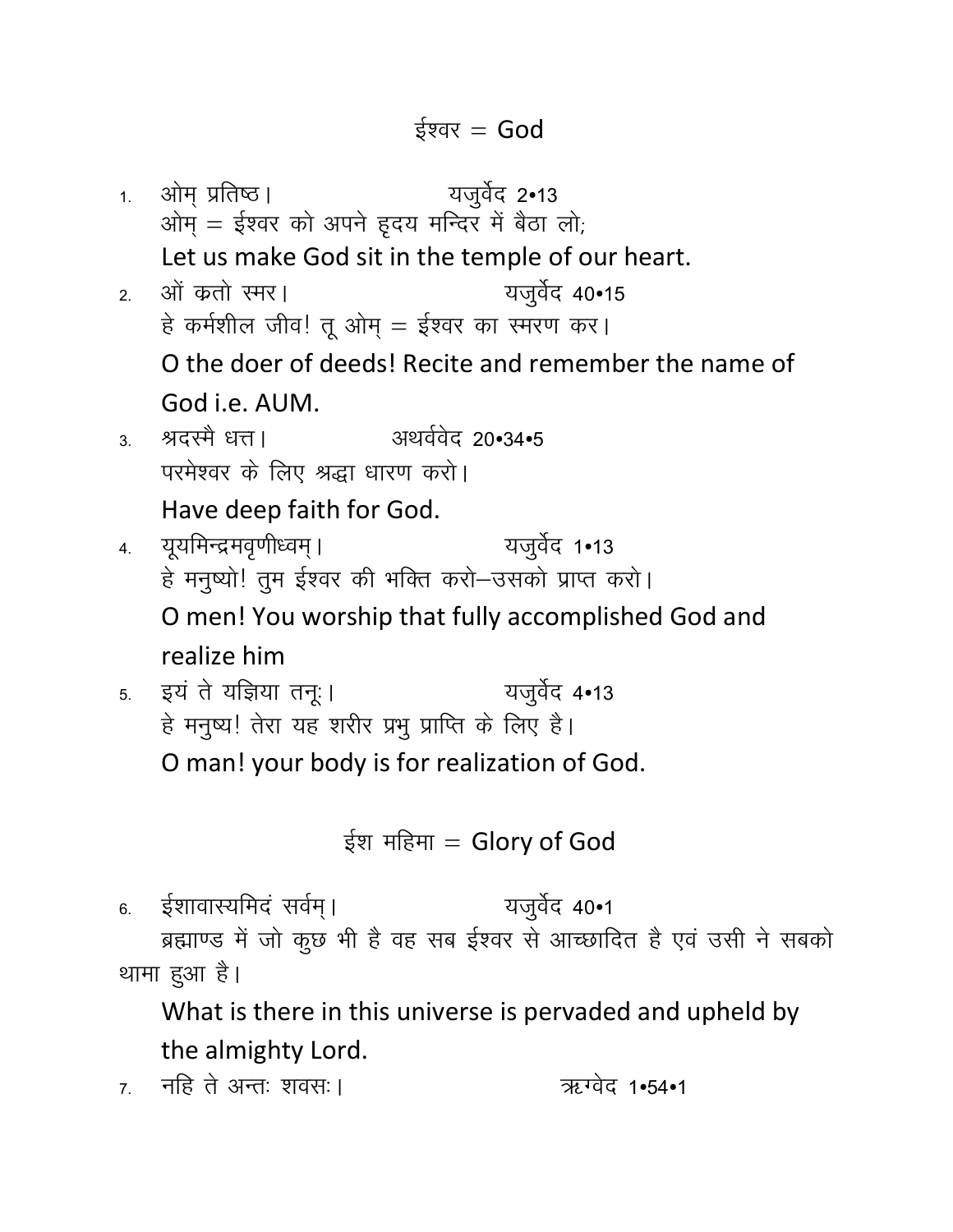हे प्रभो! आपके बल का अन्त नहीं है। O the Almighty! Your might knows no bounds. 8- nsoks nsokukeflA \_Xosn 1Û94Û13 हे ईश्वर! तू देवों का देव है। अर्थात् आप सबसे महान् हो। O God! You are the Lord of Lords. 9 न त्वा वॉं अस्ति देवता विदानः । ऋग्वेद 1•165•9 हे ईश्वर! आपके सदृश न कोई देवता=पूज्य है और न कोई विद्वान् है। O Lord! There is none who is more adorable than you, nor is anyone more learned than you. 10. न त्वामिन्द्राति रिच्यते | ऋग्वेद 8•92•22 हे ऐश्वर्यशाली प्रभो! आपसे श्रेष्ठ कोई भी नहीं। O The Bounteous Lord. There is no one who is superior to you or can surpass you. 11. स नो बन्धुर्जनिता। यजुर्वेद 32.10 ईश्वर हमारा उत्पादक और बन्ध है। The God is our creator and closest friend.  $12$  उत्सो देव हिरण्यय: अथर्ववेद २० ११८२ ईश्वर समस्त सम्पत्ति का झरना है। God is the fountain head of all riches. 13. इन्द्रो विश्वस्य राजति । यजुर्वेद 36•8 परमेश्वर सारे संसार का शासक और संचालक है। The Bounteous Lord is the monarch and the motivator of the whole world.  $_{14}$  विश्वेषामिज्जनिता ब्रह्मणामसि । ऋग्वेद २•२३•२ हे प्रभो! सभी विद्याओं का आदिभूत तू ही है। O Lord! You are the fountainhead of all knowledge.  $15$  विश्वदेवो महाँ असि । सामवेद 1026 हे ईश्वर! तू महान् है।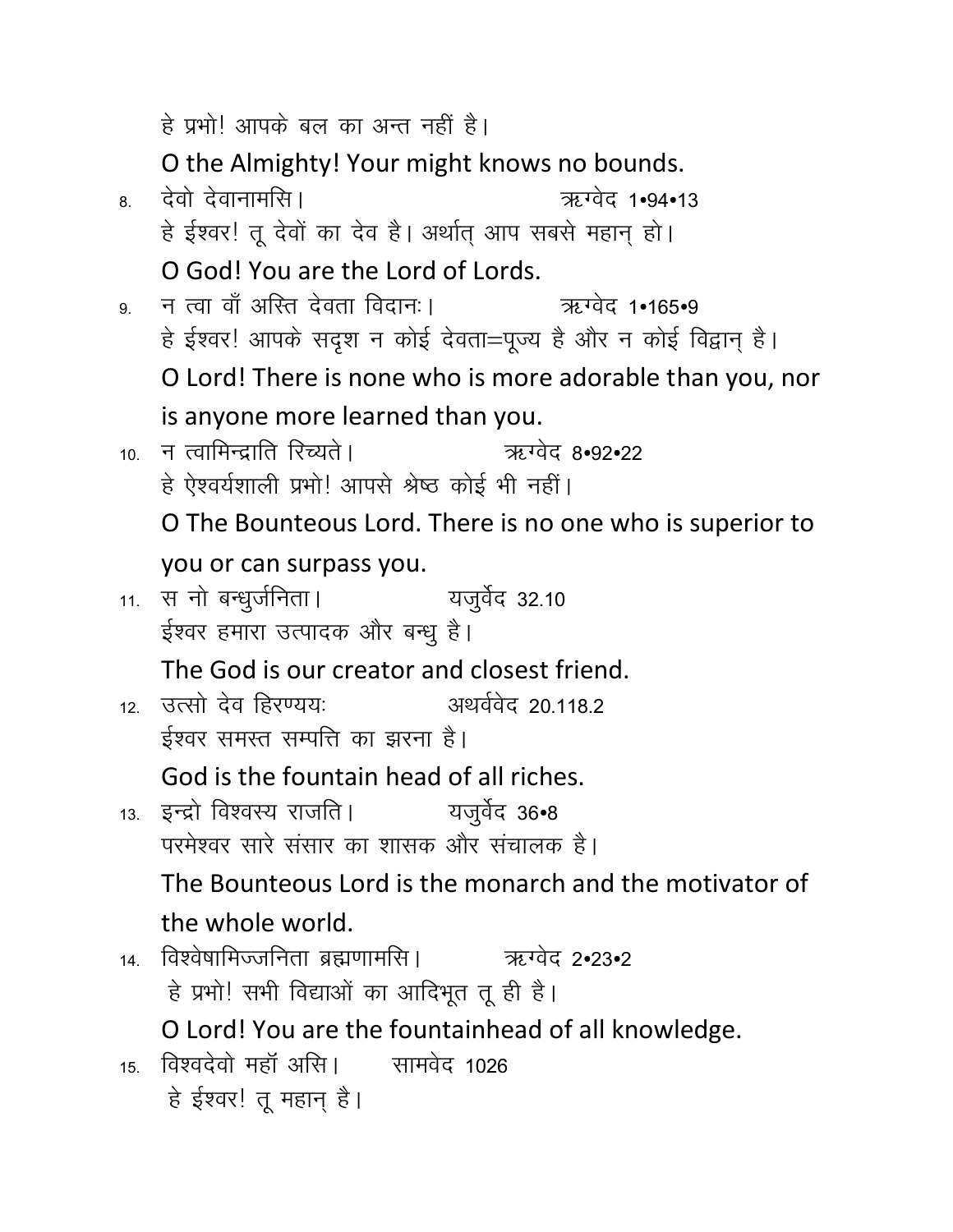O God! You are the greatest of all.

### ईश्वर का स्वरूप

16. एकं सद्विप्रा बहुधा वदन्ति । ऋग्वेद 1•164•46 एक ईश्वर को विद्वान् लोग अनेक नामों से पुकारते हैं। The scholars invoke the one God by different names. 17. स एष एक एकवृदेक एव। अथर्ववेद 13•4•20 वह ईश्वर एक है। निश्चय से वह एक ही है। God is one, surely he is the one, the only one. 18. न तस्य प्रतिमा अस्ति । यजुर्वेद 32•3 उस ईश्वर की कोई मूर्ति नहीं है। There is no idol, counterpart or statue of that formless God. 19. य एक इत्तमु ष्टुहि। ऋग्वेद 6.45.16 जो ईश्वर एक ही है उसी की स्तुति करो। The God who alone is unparalleled, adore him, praise him and none else. 20. एक एव नमस्यो विक्ष्वीड्यः । अथर्ववेद 2.2.1 प्रजाओं में एक परमेश्वर ही पूजा के योग्य और नमस्करणीय है। O men of the world! in this creation God alone is adorable

and worthy of worship.

## ईश्वर-समर्पण = Surrender to God

<sub>21</sub> त्वमस्माकं तव स्मसि । हे प्रभो! तू हमारा है हम तेरे हैं। ऋग्वेद 8.92.32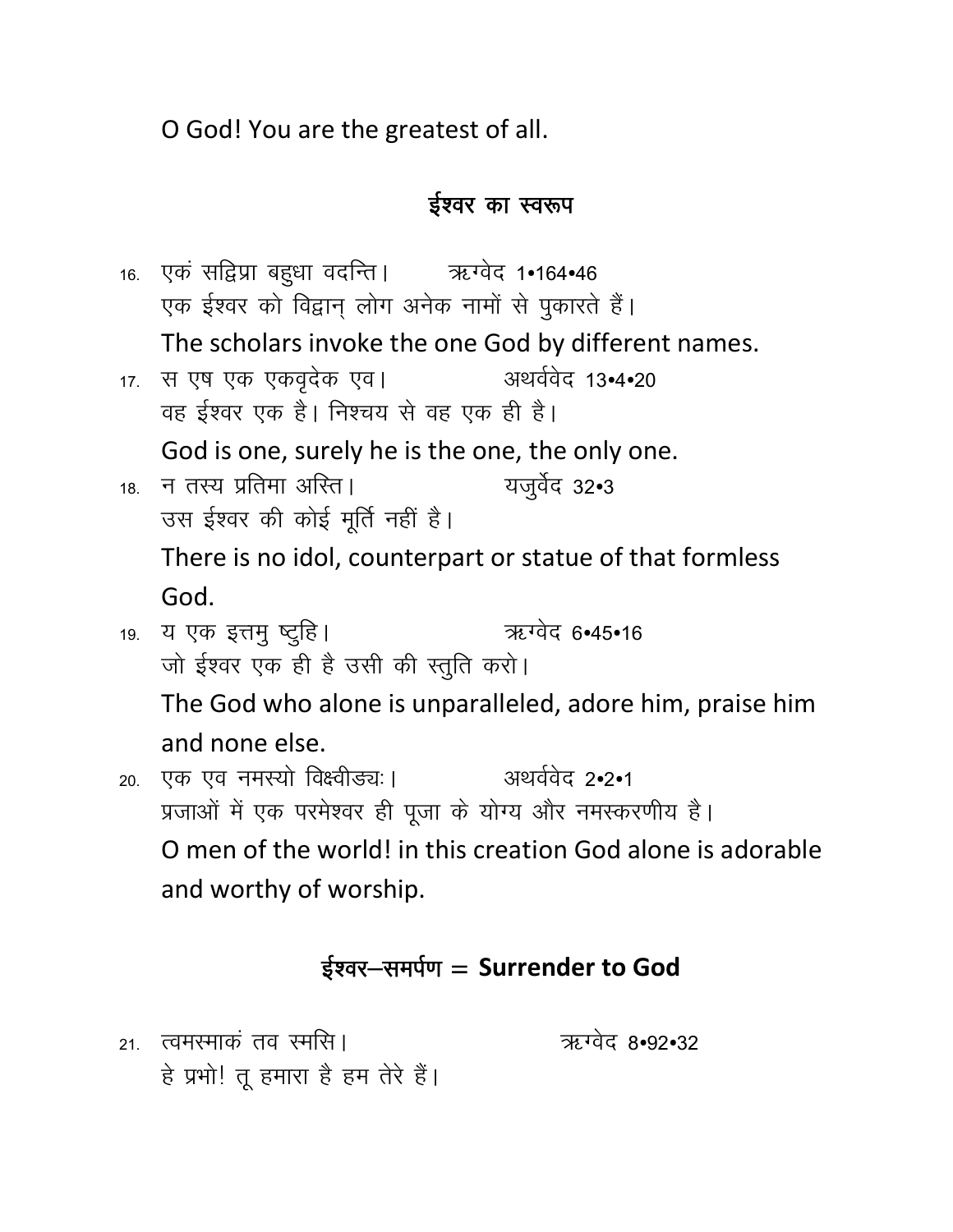O God! You are our all-in-all and we are your divine children. You are ours and we are yours. ऋग्वेद 1•15•5 22. तवेद्धि सख्यमस्तृतम् । हे प्रभो! आपकी मित्रता ही अटूट और अमर है। O Lord! Your friendship is everlasting and divine. 23. देवास्त इन्द्र संख्याय येमिरे। सामवेद 1027 हे ऐश्वर्यशाली प्रभो! विद्वान लोग आपकी मित्रता के लिए प्रयत्न करते हैं। O the Bounteous Lord! The wise-men make efforts to win your friendship. सामवेद 260 24. मा न इन्द्र परावृणक् । हे ऐश्वर्यशाली प्रभो! हमारा त्याग मत करो। O the Bounteous Lord! Kindly do not forsake us. 25. मा नो अति ख्य आ गहि। सामवेद 1089 हे प्रभो! हमारी उपेक्षा न करो। आओ हमारे हृदय मन्दिर में विराजो। O Lord! kindly do not neglect us, come and find your abode in our heart. 26. त्वे विश्वे अमृता मादयन्ते | अद्यग्वेद 1.59.1 हे प्रभो। सब भक्त आपमें आनन्द पाते हैं। O God! The devotes find peace and happiness in you alone. अथर्ववेद 7•18•2 27. यत्र सोमः सदमित्तत्र भद्रम्। जहां शान्ति की वर्षा करने वाला ईश्वर है वहां सदा ही कल्याण होता है। Wherever is the divine bestower of peace there is plenty, prosperity and happiness. अथर्ववेद 13.1.12 28. नेत् त्वा जहानि। हे प्रभो! मैं तुमसे कभी विमुख न होऊं।

O God! I should never forsake you.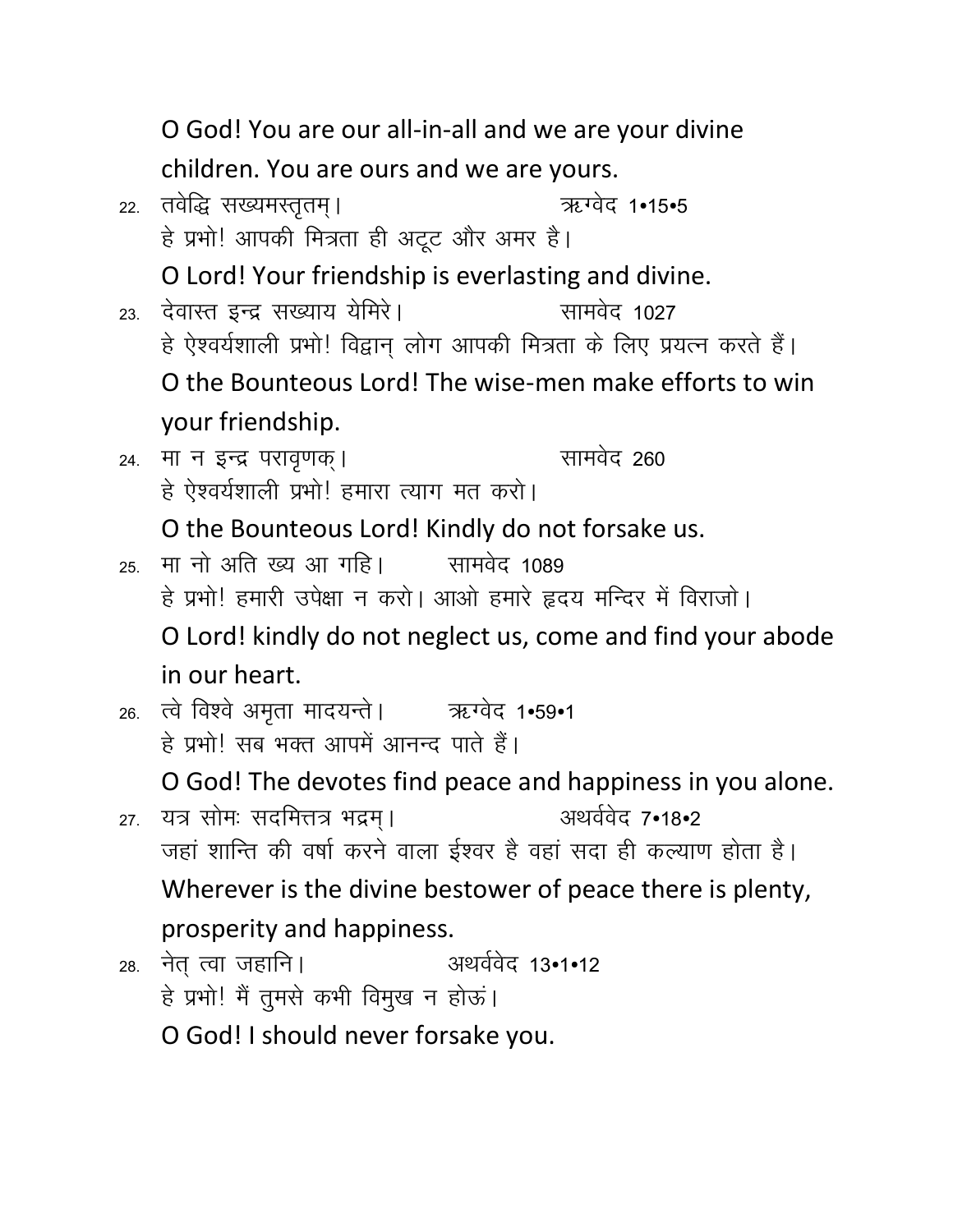## मातृ भूमि = Mathor Land

29. माता भूमिः पुत्रो अहं पृथिव्याः । अथर्ववेद 12•1•12 भूमि मेरी माँ है और मैं उस पृथिवी का पुत्र हूँ। The wide world is my mother and I am its worthy son. 30. उप सर्प मातरं भूमिम् । ऋग्वेद 10.18.10 मातृ भूमि की सेवा करो। Serve the mother-land. 31. वयं तुभ्यं बलिहृतः स्याम। अथर्ववेद १२•१•६२ हे मातृभूमे! हम तेरे लिए बलिदान करने वाले हो।

O Mother-land! We should sacrifice our lives for you.

### राष्ट्र = National

<sub>32.</sub> वयं राष्ट्रे जागृयाम पुरोहिताः। यजुर्वेद 9•23 हम राष्ट्र की रक्षा और उन्नति के लिए सदा जागरूक रहें। Always we should be vigilant to protect our nation and for its progress.

33. विशि राष्ट्रे जागृहि। अथर्ववेद 13•1•9 हे राजन! तू प्रजा और राष्ट्र में जागरूक रह। O King! Be vigilant among the subjects and the nation.

- 34. दिवा नक्तं च जागृताम् । अथर्ववेद 5.30.10 दिन और रात जागरूक बने रहो। Be vigilant day and night.
- 35. अस्माकं वीरा उत्तरे भवन्तु । सामवेद 1859 हमारे वीर आगे बढ़ें और विजय प्राप्त करो। Our warriors should march forward and prevail in battle. सामवेद 1862 36 प्रेता जयता नर:।
	- हे नायको! आगे बढ़ो और विजय प्राप्त करो।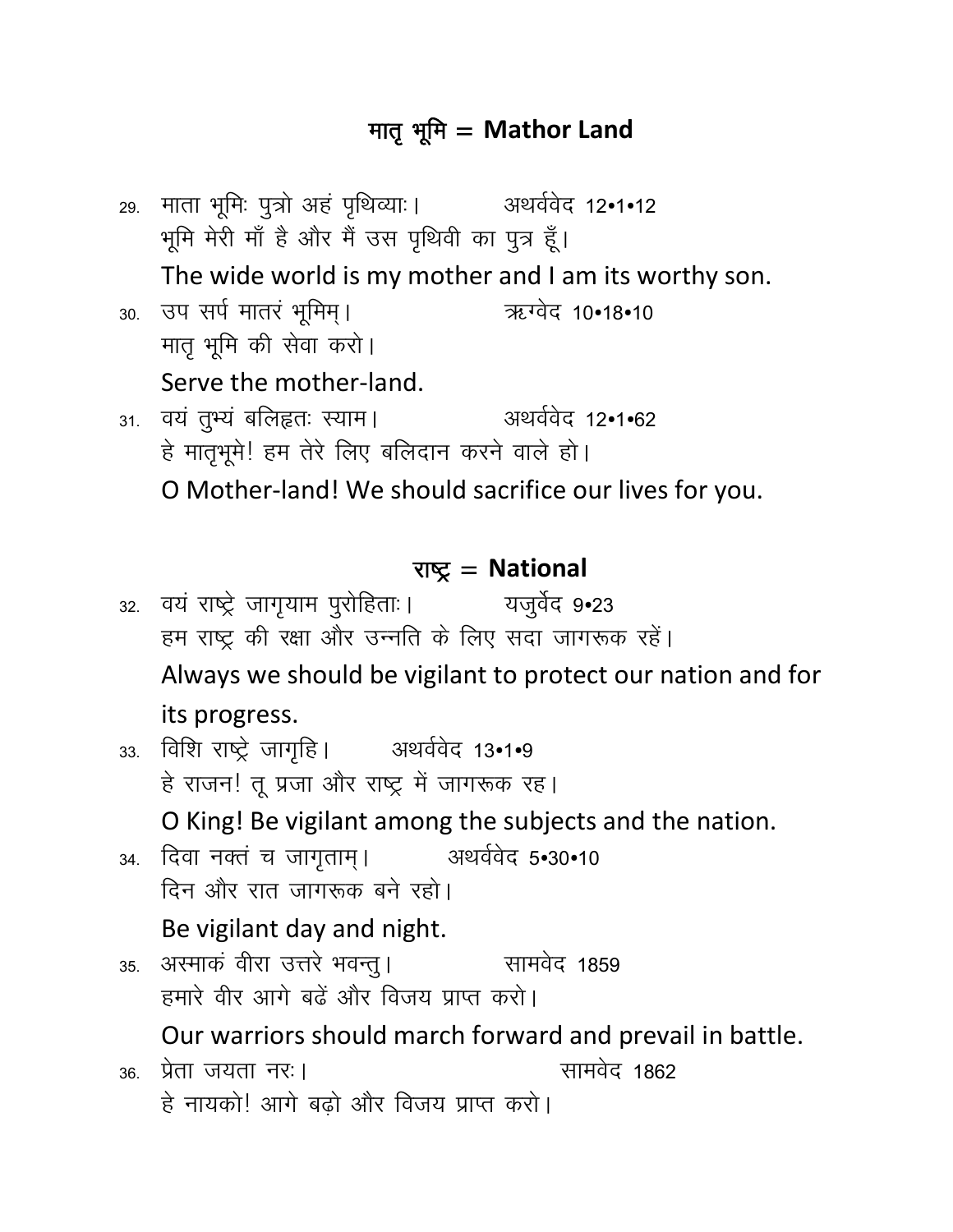O Heroes! March forward and be victorious.

37. इन्द्र मा स्तेन ईशत। अथर्ववेद 20•127•13 हे ईश्वर! चोर हमारे शासक न हों।

O Lord! Let no thief ever govern or rule over us

## फ्तिर = Family

38. इहैव स्त मा वियोष्टम। अथर्ववेद 14•1•22 हे दम्पति! तुम दोनों प्रेम बन्धन में बन्धे हुए सदा साथ रहो कभी अलग मत होवो ।

O husband and wife! Be united in the tie of love, never separate from each other.

39. मा भ्राता भ्रातरं द्विक्षत। अथर्ववेद ३•३०•३ भाई, भाई से द्वेष न करें अर्थात वे एक दूसरे से प्यार करें A brother should not hate his brother, instead they should

love each other.

अथर्ववेद 3.30.2 40. अनुव्रतः पितुः पुत्रः। पूत्र पिता के व्रतों का पालन करने वाला हो।

A son should follow the yows of his father.

अथर्ववेद 3.23.2 41. आ वीरोऽत्र जायताम् । हमारे परिवार में वीर पुत्र उत्पन्न हों।

The heroic child should be born in our families.

- अथर्ववेद 20•63•3 42. मदेम शतहिमाः सुवीराः । वीर पुत्रों के साथ हम सौ वर्षों तक आनन्द भोगें। With heroic sons and grandsons we should live a span of full hundred years.
- 43. बहुप्रजा निर्ऋतिमा विवेश। ऋग्वेद 1•164•32 बहुत सन्तान वाले अत्यधिक कष्ट पाते हैं।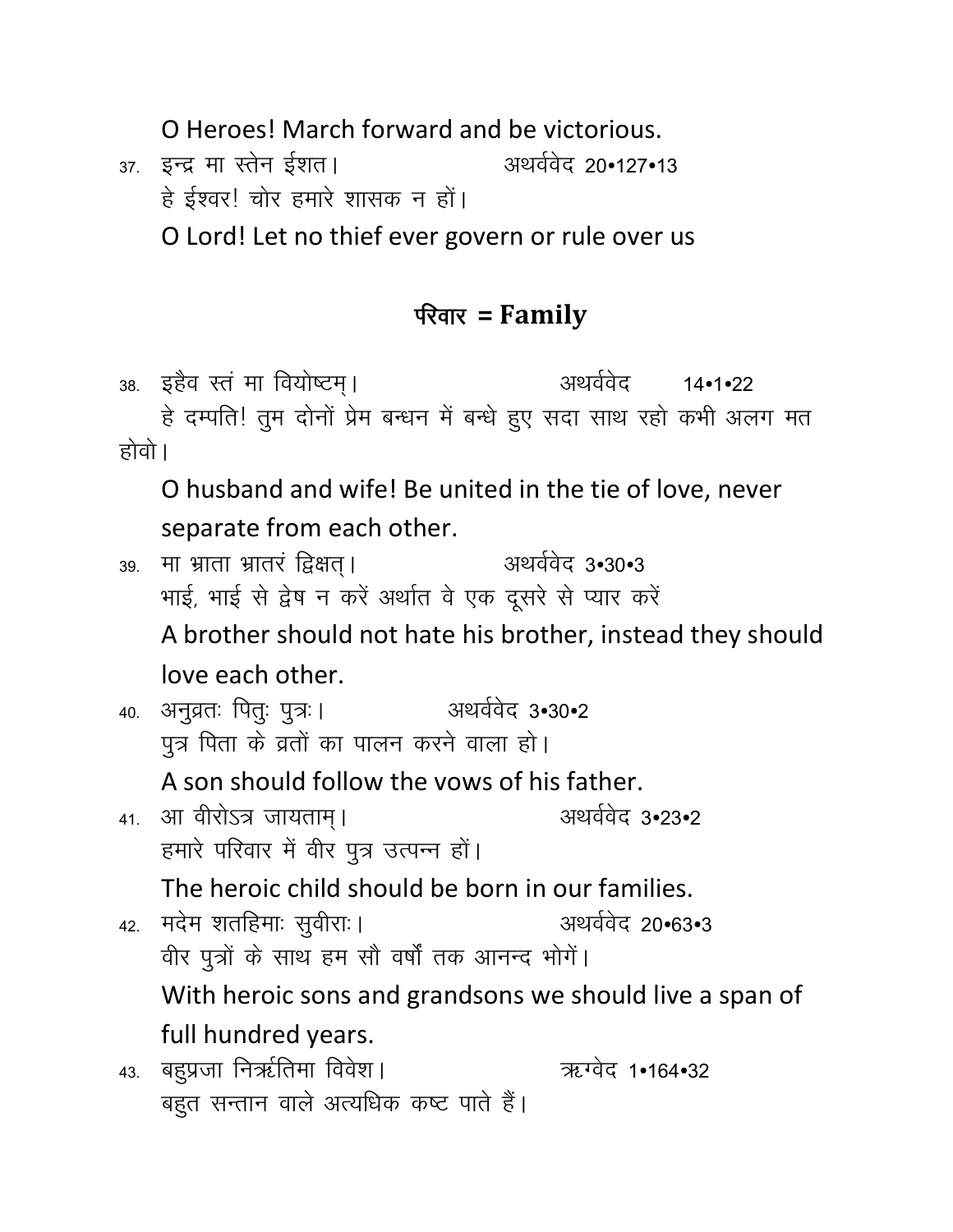Those who have many children they face much adversity.

44. अन्यो अन्यमभि हर्यत। अथर्ववेद 3.30.1 हे मनुष्यो! परस्पर एक दूसरे से प्रेम करो। O men! Love each other. Show your affection the one towards the other.

अथर्ववेद 3•30•5 45. अन्यो अन्यस्मै वल्गू वदन्त एत। परस्पर मधुर वचन बोलो।

Speak truthful, polite and sweet wards with one another.

## संघटन $=$  Union

46. सखायो अन् सं रभध्वम् । यजुर्वेद 17•38 हे मित्रो। मिलकर कार्य करो

O friends! Do your work unitedly.

- 47 समानी प्रपा। अथर्ववेद 3•30•6 तुम्हारी प्याऊ एक हो। The place of drinking water should be one and the same for everyone.
- अथर्ववेद 6.47.1 48. सहभक्षाः स्याम। हम मिलकर खान–पान करें। our taking food should be together
- 49. सं जानीध्वं सं पृच्यध्वम् । अथर्ववेद ६•६४•१ एक दूसरे को अच्छे प्रकार जानो और मिल-जुलकर रहों। Know each other fully well and be together.
- 50. सम्यञ्चोऽग्निं सपर्यत। अथर्ववेद 3.30.6 तुम सब मिलकर परमेश्वर की उपासना करो। All of you should get together to worship God.
- 51. समानमस्तु वो मनः । ऋग्वेद 10.191.4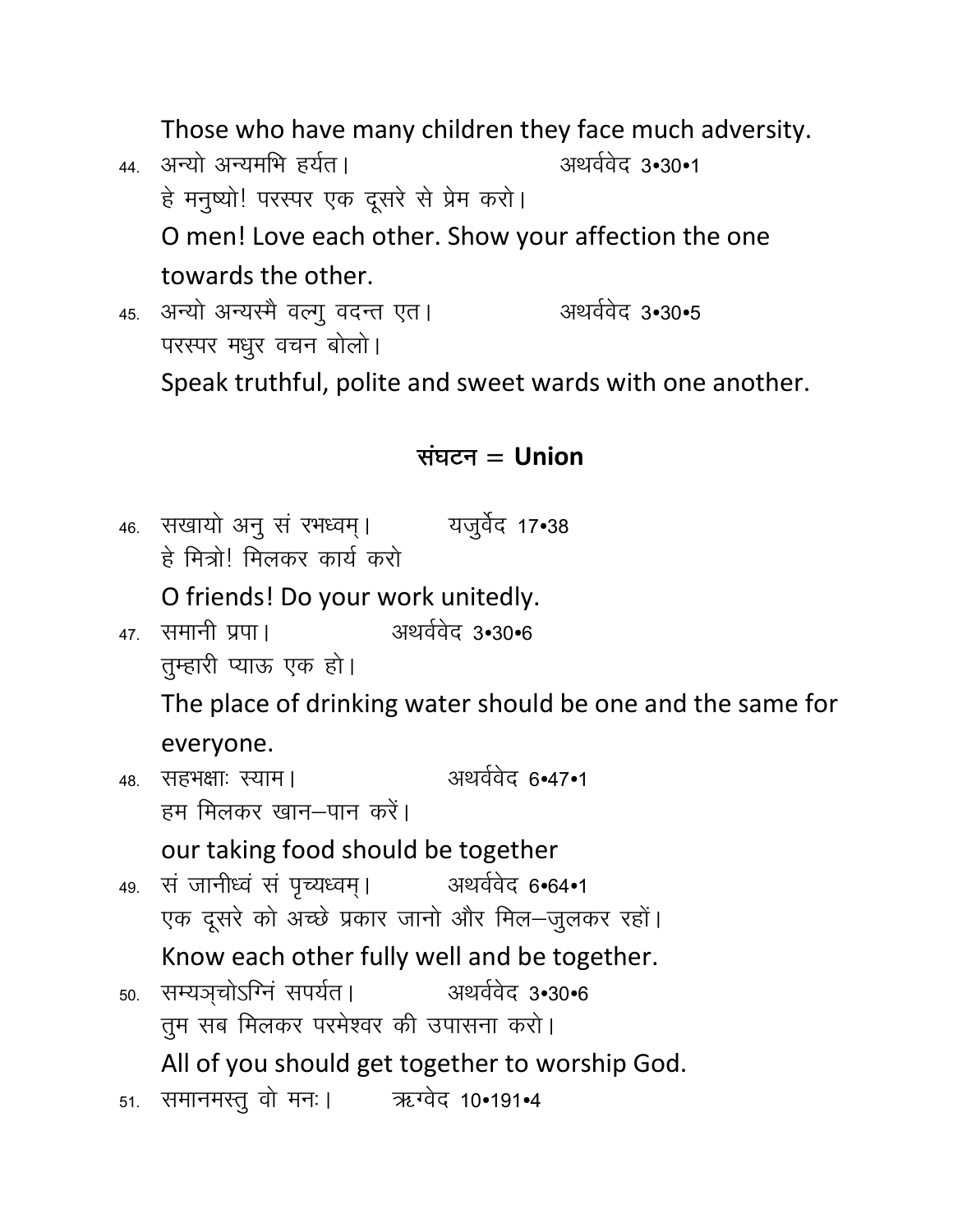तुम्हारे मन एक जैसे हों। Your mind should be one-well united. ऋग्वेद 10•191•2 52. सं गच्छध्वम्। तुम सब मिलकर चलो। All of you should walk together. ऋग्वेद 10•191•2 53. सं वदध्वम् । तुम सब मिलकर बोलो। You should speak with one voice. 54. समानी वः आकूतिः । ऋग्वेद 10•191•4 तुम्हारी संकल्पशक्ति एवं जयघोष एक समान हो। Your intentions and slogan should be similar. 55. समाना हृदयानि वः । ऋग्वेद 10•191•4 तुम्हारे हृदय एक समान हों। Your mind should be alike. अथर्ववेद 6.32.3 56. मिथो विघ्नाना उप यन्तु मृत्युम्। परस्पर लड़ने वाले मृत्यु को प्राप्त होते हैं। Those who fight among themselves become a morsel of

death.

# पुरुषार्थ = Exertion

57. उत्क्रम महते सौभगाय। यजुर्वेद 11•21 महान् सौभाग्य प्राप्त करने के लिए प्रयत्न करो। Work hard for attaining good fortune अथर्ववेद 20•18•3 58. यन्ति प्रमादमतन्द्राः ।

पुरुषार्थी लोग परम आनन्द को प्राप्त करते हैं।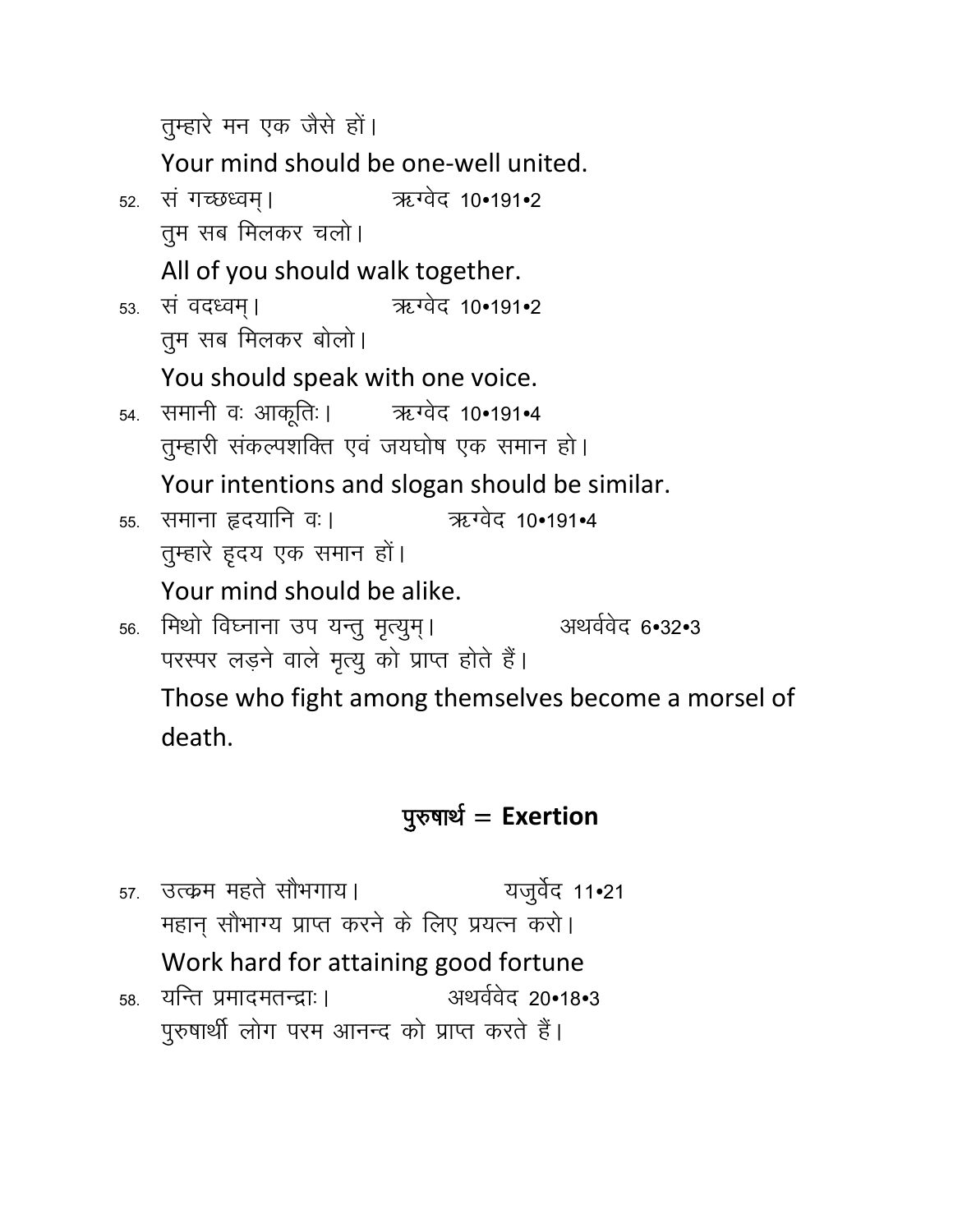Those who are ever-active attain the highest bliss that keeps them in good cheer. 59. महः पार्थिवे सदने यतस्व। 78. अध्येद 1.169.6 इस विशाल संसार में प्रयत्न करो। In this wide world be industrious. 60. वावृधुः सौभगाय। ऋग्वेद 5•60•5 सौभाग्यशाली बनने के लिए पुरुषार्थ करो। In order to acquire good fortune, be industrious. न ऋते श्रान्तस्य सख्याय देवाः। ऋग्वेद 4•33•11 61. परिश्रम किये बिना देवता किसी के मित्र नहीं बनते। Without hard work the gods do not become friends. 62. इच्छन्ति देवाः सुन्वन्तम् । ऋग्वेद 8.2.18 देवता पुरुषार्थी को चाहते हैं। Gods choose the one and love him who is industrious. ऋग्वेद 10•128•5 63. विश्वे देवास इह वीरयध्वम। सब बुद्धिमानों को इस संसार में पुरुषार्थ करना चाहिए। All wise-men must work hard in this world. अथर्ववेद 12.2.26 <sub>64.</sub> वीरयध्वं प्र तरता सखायः। हे मित्रो! पुरुषार्थ करो और संसार सागर से पार हो जाओ। O friends! Be industrious and cross the waters of this world.

## कर्म =  $Action$

65. अकर्मा दस्युः । ऋग्वेद 10•22•8 जो अपने कर्त्तव्य का पालन नहीं करता वह वह राक्षस के समान है। He alone is a demon, who does not execute his duties.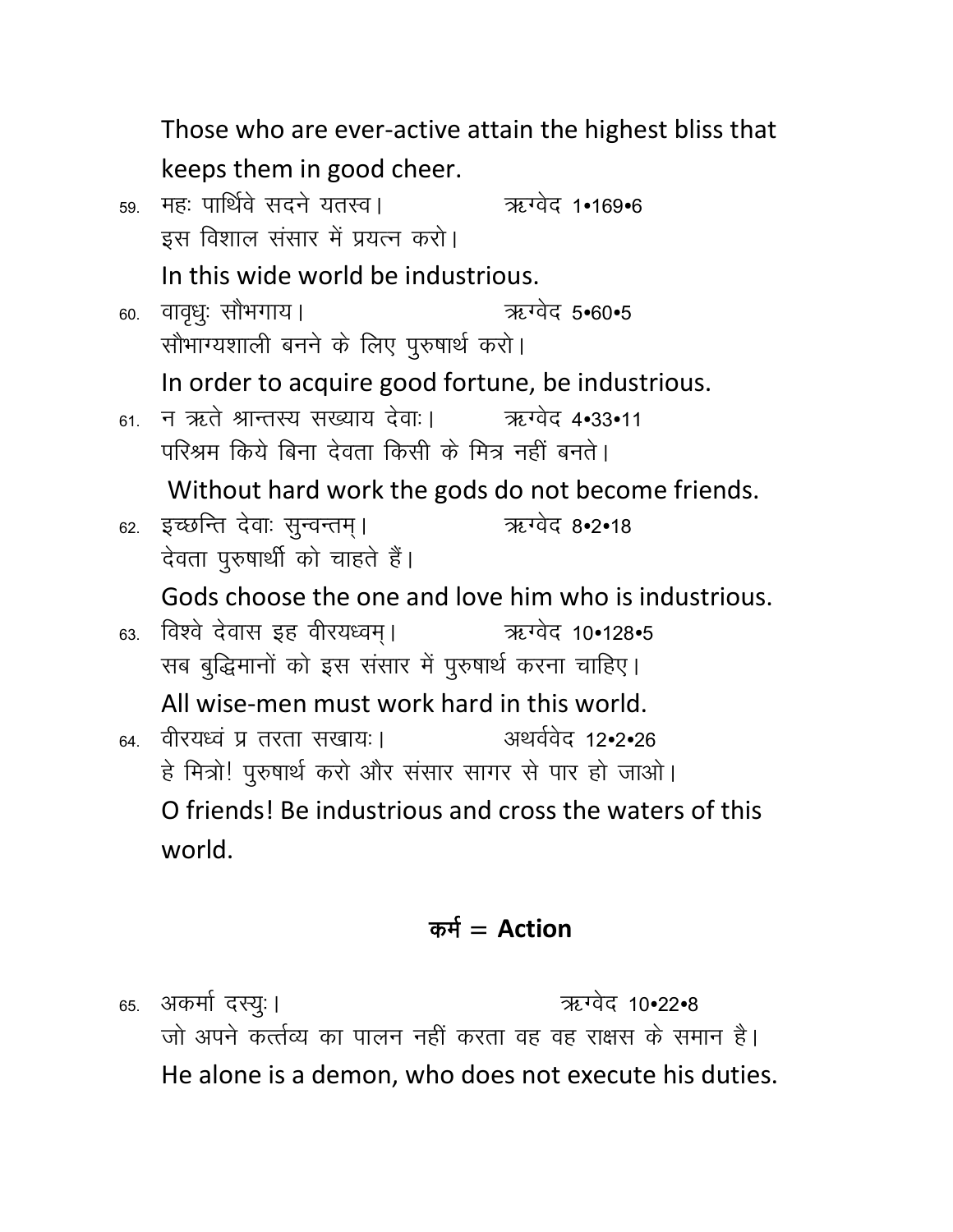|     | 66. स्वेन कतुना सं वदेत।<br>मनुष्य अपने कार्य से बोले।        | ऋग्वेद 10•31•2  |  |
|-----|---------------------------------------------------------------|-----------------|--|
|     | A man should speak by his actions.                            |                 |  |
|     | ६७. मन्द्रा कृणुध्वम्।                                        | ऋग्वेद 10•101•2 |  |
|     | हे मनुष्यो! मधुर = अच्छे कर्म करो।                            |                 |  |
|     | O men! Do good deeds.                                         |                 |  |
| 68. | कृत मे दक्षिणे हस्ते जयो मे सव्य आहितः।                       | अथर्ववेद 7•50•8 |  |
|     | कर्म मेरे दायें हाथ में है और जय मेरे बायें हाथ में।          |                 |  |
|     | There is action in my right hand and victory in my left hand. |                 |  |
|     | 69. कृतथ्थ स्मर                                               | यजुर्वेद 40•15  |  |
|     | हे मनुष्य! अपने किये हुए कर्मों को स्मरण कर।                  |                 |  |
|     | O man! Remember the deeds you have done.                      |                 |  |
|     | 70. भद्रं भद्रं कतुमस्मासु धेहि ।                             | ऋग्वेद 1•123•13 |  |
|     | हे प्रभो! श्रेष्ठ सुख और उत्तम कर्मों को हममें धारण कराओ।     |                 |  |
|     | O God! Establish us in happiness and good deeds.              |                 |  |
|     | 71. सखाय कर्तुमिच्छत।                                         | ऋग्वेद 8•70•13  |  |
|     | हे मित्रो! उत्तम कर्म करने का संकल्प करो।                     |                 |  |
|     | O friends! Pledge to perform noble deeds.                     |                 |  |
|     |                                                               |                 |  |

### यज्ञ = Yajna

72. ऊर्ध्वं कृण्वन्त्वध्वरस्य केतुम् ऋग्वेद 3.8.8 यज्ञ का ध्वज ऊंचा रखो। Raise aloft the flag of the yajna.

73. यज्ञेन यज्ञमयजन्त देवाः। यजुर्वेद 31.16 बुद्धिमान् और विद्वान् यज्ञ के द्वारा ईश्वर की पूजा करते हैं।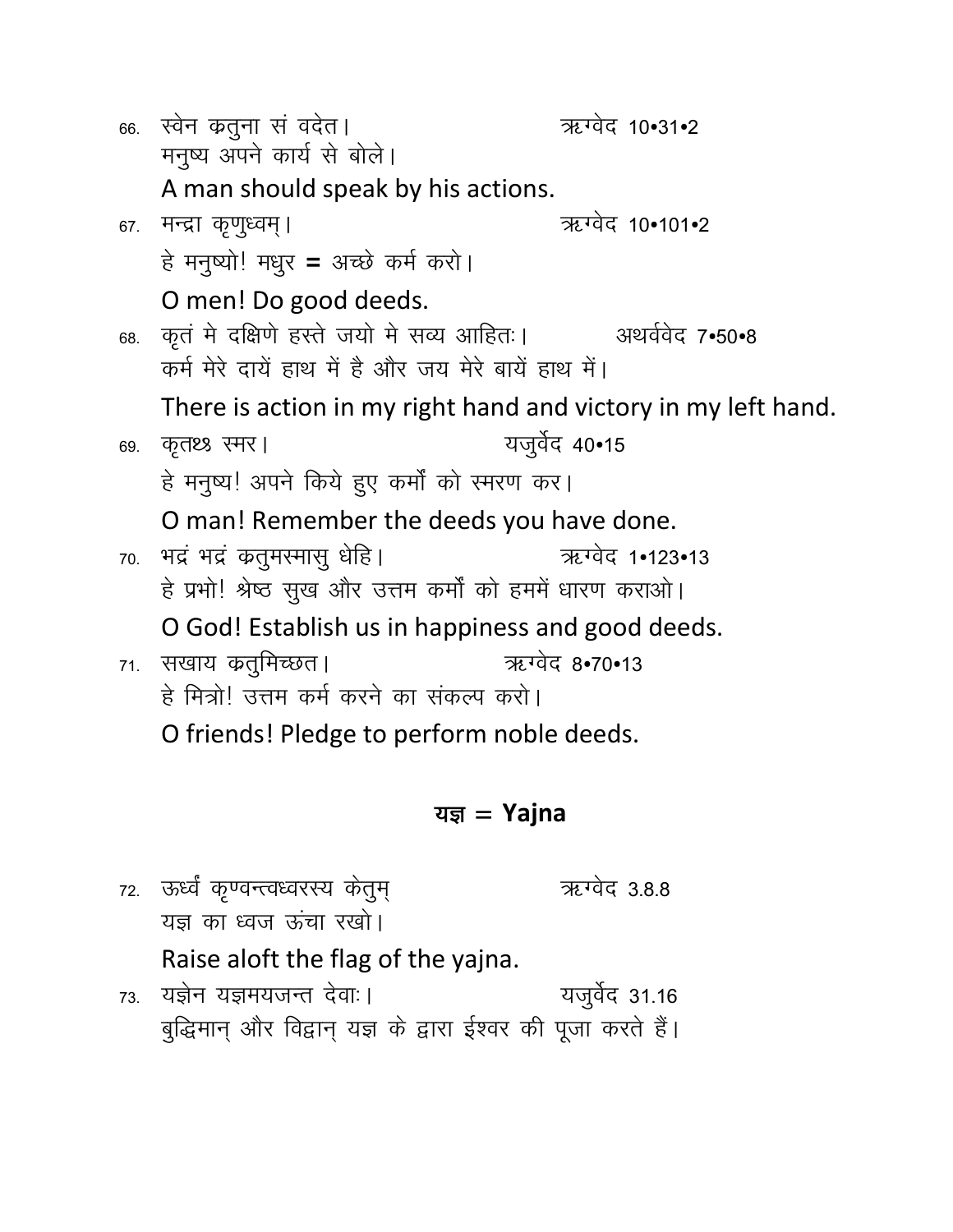The wise and learned men worship god by performing yajna.

74 ब्रह्म यज्ञं च वर्धय। सामवेद 1505 ज्ञान और यज्ञ को बढ़ाओ। Acquire vast knowledge and spread yajna all over the

world.

- 75. अयज्ञियो हतवर्चा भवति । अथर्ववेद 12.2.37 यज्ञ न करने वाला तेजहीन हो जाता है। He who does not perform yajna becomes devaid of brilliance.
- 76. यज्ञध्वं हविषा तना गिरा। ऋग्वेद 2.2.1 शरीर एवं वाणी द्वारा श्रद्धा से यज्ञ करो।

Perform yajna with reverence, body and mind.

- ऋग्वेद 7.99.1 77. होतृषदनं हरितं हिरण्ययम् । यज्ञ करने वाले का घर धन धान्य और सन्तानों से हरा भरा रहता है। Those who perform yajna, their home remain always prosperous with wealth and offsprings.
- 78. ईजानाः स्वर्गं यन्ति लोकम्। अर्थर्ववेद 18.4.2 यज्ञ करने वाले विशेष सुख (स्वर्ग) प्राप्त करते हैं। Those who perform yajna attain happiness and prosperity.

## दान = Donation

79. वि भजा भरि ते वस् । 2008 अध्येद 1.81.6 हे मनुष्य! तेरे पास बहुत धन है, दान कर। O man! Donate, you have plenty of wealth. अथर्ववेद 6•123•4 80. दत्तान्मा यूषम् ।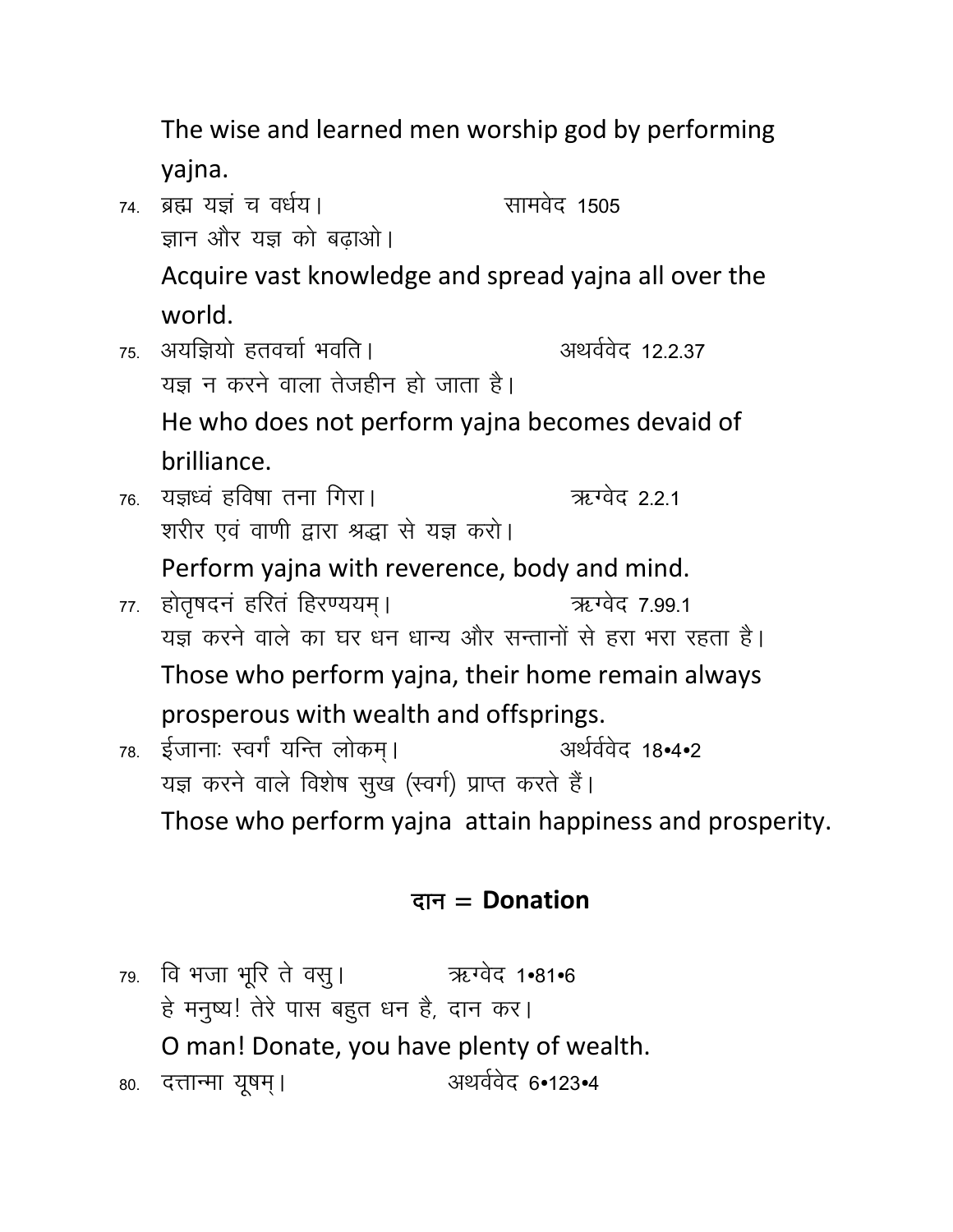मैं दान देना कभी न छोडूँ।

I should never give up charity.

<sub>81</sub> न पापीत्वाय रासीय। अथर्ववेद 20•82•1 मैं पाप कर्म के लिए कभी दान न दूँ।

I should never donate for sinful deeds.

82. भद्रा राति: । ऋग्वेद 8•19•19 हे परमेश्वर! हमारा दान श्रेष्ठ हो।

O Lord! Our donation should always be of high quality.

83. दक्षिणावन्तो अमृतं भजन्ते । ऋग्वेद 1.125.6 दान देने वाले अमर पद प्राप्त करते हैं।

The donors attain the immortal place.

84. उच्चा दिवि दक्षिणावन्तो अस्थुः । 38. अध्येद 10.107.2 दानी द्युलोक में परम पद को प्राप्त करते हैं।

The donors attain a prestigious place in the heavens *i.e.* they get liberation.

85. उत रयिः पृणतो नोप दस्यति । 38. अध्येद 10.117.1 दान देने वाले का धन कभी नहीं घटता।

The wealth of the donor neither diminishes nor is destroyed.

86. दक्षिणावान्प्रथमो हूत एति । ऋग्वेद 10.107.5 दानी सबसे पहले बुलाया जाता है। The donor's name is called first of all.

### आत्म कल्याण

87. स्वस्ति पन्थामनु चरेम । हम कल्याण के मार्ग पर चलें।

ऋग्वेद 5.51.15

We should follow the path of prosperity and success.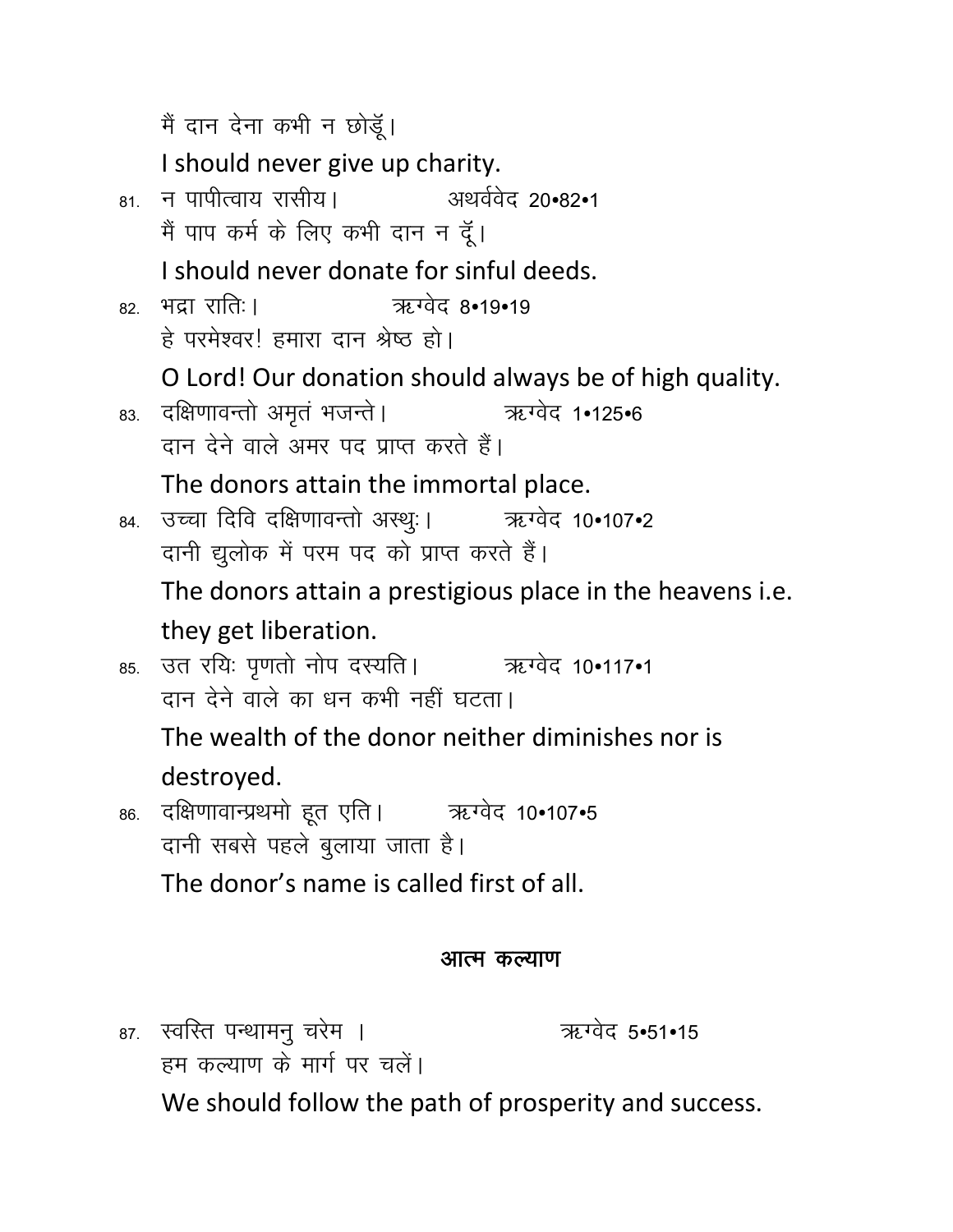88. शंयोरभि स्रवन्तु नः । ऋग्वेद 10.9.4

हे प्रभो! हमारे ऊपर चारों ओर से सब प्रकार की शान्ति और सुख की वर्षा हो ।

O God! Shower upon us from all sides the absolute pleasure and peace.

89. अदीनाः स्याम शरदः शतम्। यजुर्वेद 36.24 हम सौ वर्षों तक स्वाधीन होकर जीवित रहें। We should live a span of hundred years without being dependent on others.

90. मा प्रगाम पथो वयम्। अथर्ववेद 13•1•59 हम कभी भी उचित मार्ग का त्याग न करें।

We should never go astray from the right path.

<sub>91.</sub> सोम नो मृड। सामवेद 1318 हे शान्तिदायक प्रभो! हमें सुखी और समृद्ध बनाओ। The showerer of peace o Lord! Be gracious to us. Make us happy and prosperous

92. मा नो अति ख्य आ गहि। सामवेद 1089 हे प्रभो! हमारी उपेक्षा मत करो; आप सदा हमारे हृदय मन्दिर में विराजमान रहो।

O Lord! kindly do not neglect us, come and find your abode in our heart.

93. शं नो वातः पवताम् । यजुर्वेद 36.10 हे प्रभो! आपकी दया से वायु हमारे लिए शान्ति दायक हो। O God! May, with your grace, the wind blow bring peace. 94. देवानां भद्रा सुमतिर्ऋजूयताम् । यजुर्वेद 25•15 विद्वानों के शुभ एवं कल्याणकारी विचार हमारा मार्गदर्शन करें। May the auspicious and noble thoughts of the learned people come to us.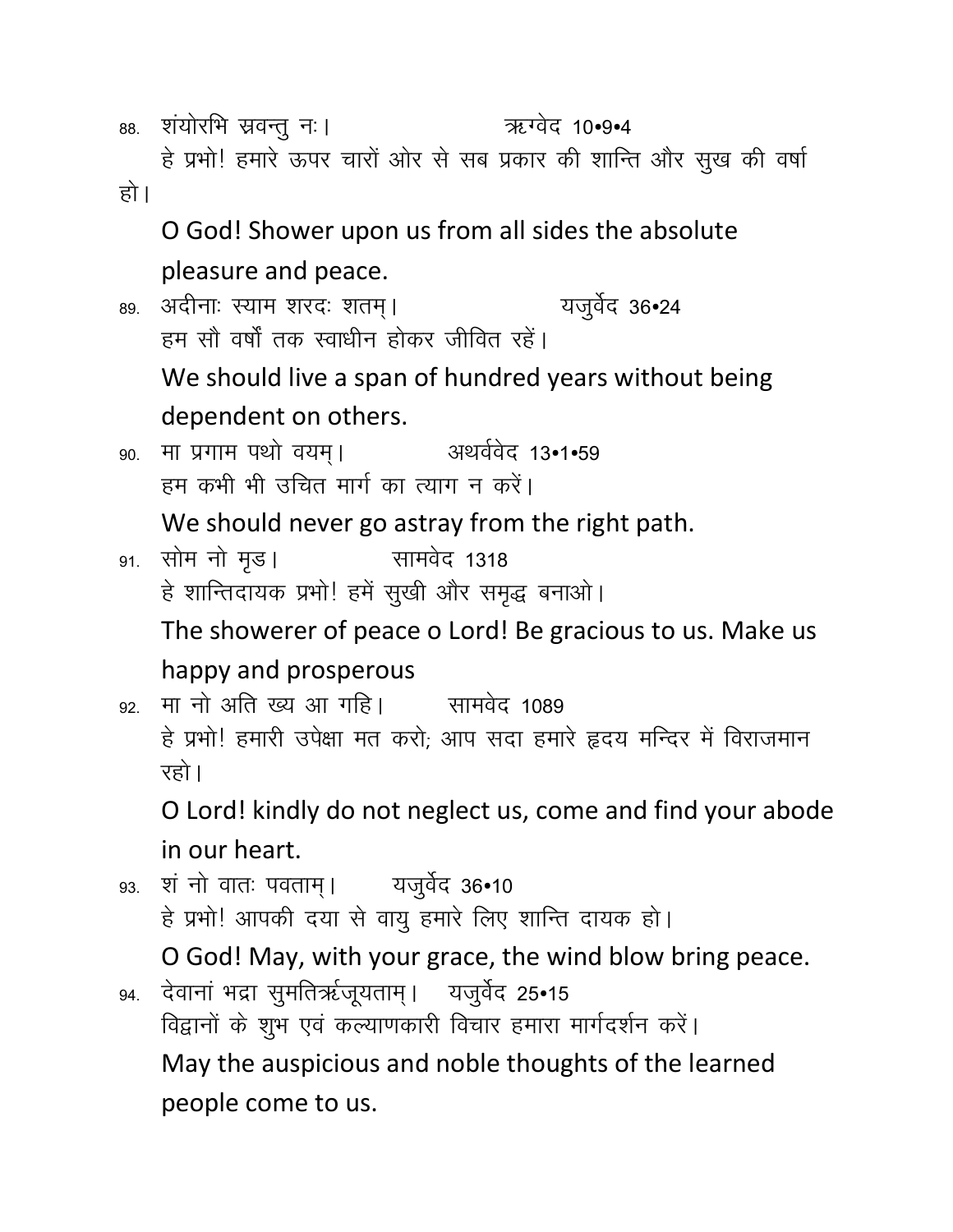95. पाहि माम् । यजुर्वेद 2•6 हे परमेश्वर! मेरी रक्षा करो।

O God! Protect me from all the sides, in every way ९६. अहं सूर्य इवाजनि। सामवेद 152

मैं सूर्य के समान ओजस्वी, तेजस्वी, नियमित, गुण ग्राहक और पवित्र हो जारुँ ।

May I, with the grace of God, become vigorous, lustrous, punctual, recipient of good qualities and pure like the sun.

# मित्रता = Friendship

97. सर्वा आशा मम मित्रं भवन्तु । अथर्ववेद 19•15•6 सब दिशाओं में रहने वाले प्राणी मेरे मित्र हो जायें। O gracious God! May all the quarters be our friends i.e.

may we have friends everywhere.

९८. सखा सखिभ्यो वरीयः कृणोत् । अथर्ववेद 7•51•1 मित्र को मित्र की भलाई करनी चाहिए।

A friend should do only good to his friends.

99. देवानां सख्यमुपसेदिमा वयम् । 2007 ऋग्वेद 1.89.2 हम सदा विद्वानों से मित्रता करें।

We should always keep the company of the learned persons.

- 100. शिवा नः सख्या सन्तु भ्रात्राग्ने। 32. अध्येद 4.10.8 हे ज्ञान स्वरूप प्रभो! भाईयों के साथ हमारी मित्रता कल्याणकारी हो। O God, the embodiment of knowledge! our friendship with our brothers should be beneficial.
- 101. मित्रस्य यायां पथा। 101. ऋग्वेद 5.64.3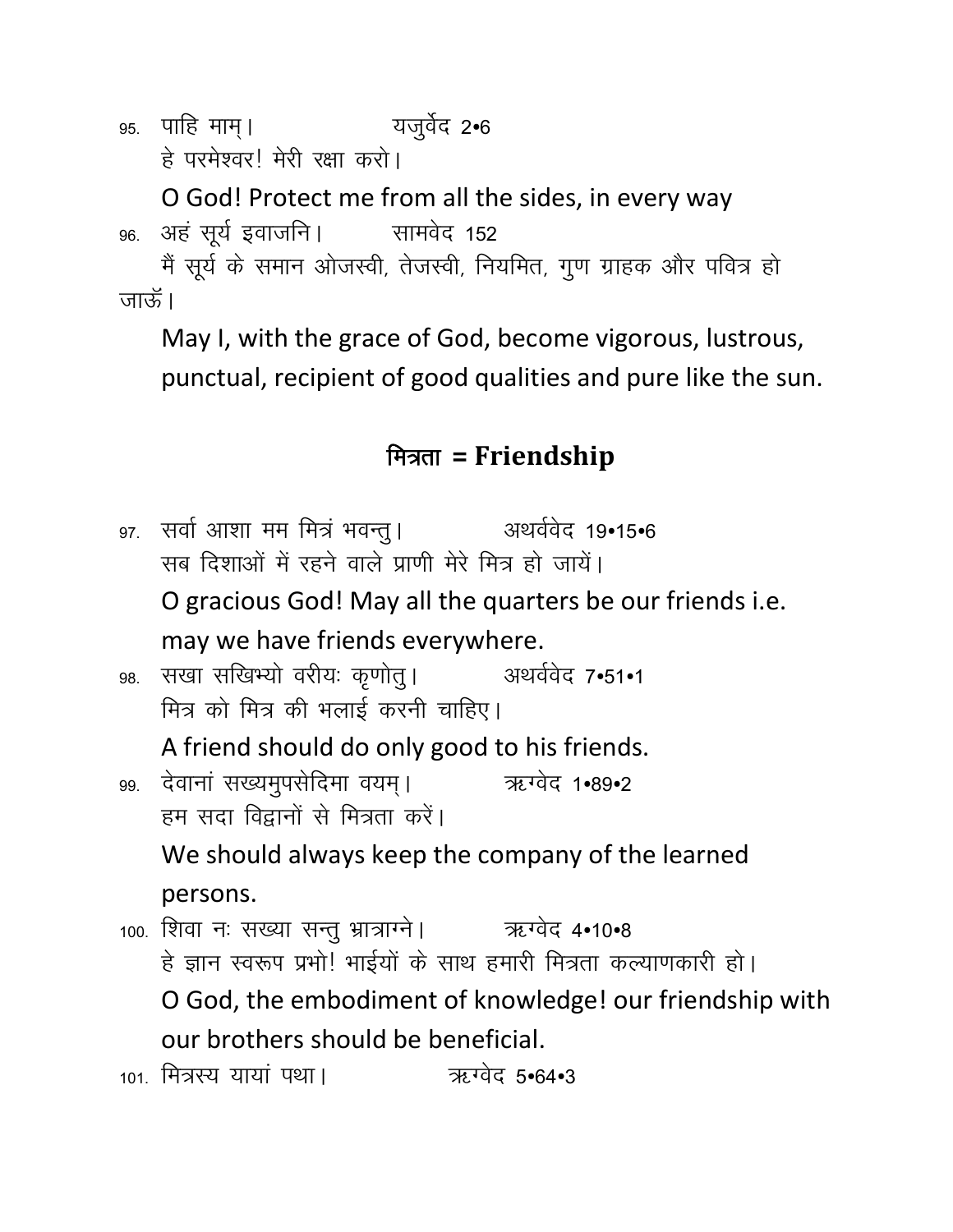हम सदा मित्रपन के मार्ग पर चलें।

We should always tread on the path of friendliness.

102 न स सखा यो न ददाति सख्ये। 2017-24

जो आवश्यकता पडने पर मित्र की सहायता नहीं करता वह सच्चा मित्र नहीं है ।

A friend who does not lend a helping hand to his friend in need is not a friend in reality.

103. यजाम देवान् यदि शक्नवाम् । ऋग्वेद 1.27.13 जहां तक सम्भव हो बुद्धिमान् एवं विद्वानों के संग रहना चाहिए।

We should as far as possible keep the company of wise and learned persons.

104. मित्रस्य चक्षुषा समीक्षामहे। यजुर्वेद 36.18 हम सब एक दूसरे को मित्र की दृष्टि से देखें।

**May we all view all with Friendly Eyes of love and understanding**

### $\partial \mathbf{r} = \mathbf{G} \mathbf{u} \mathbf{e} \mathbf{S} \mathbf{t}$

105. एष वा अतिथिर्यच्छ्रोत्रियः । अथर्ववेद 9.6.37 वही अतिथि कहलाता है, जो वेद शास्त्र का विद्वान् है। The who is well varsed in vedic lore is the honoured guest.  $_{106.}$  अशितावत्यतिथावश्नीयात; अथर्ववेद 9.6.38 अतिथि के भोजन करने के पश्चात् गृहस्थी को भोजन करना चाहिए। When the guest has partaken his meals only than the house-holder should take his food. ? 107 अतिथि: शिवो न: । ऋग्वेद 518 अतिथि हमारे लिए सुखदायक हो। The guest should be the source of our happiness.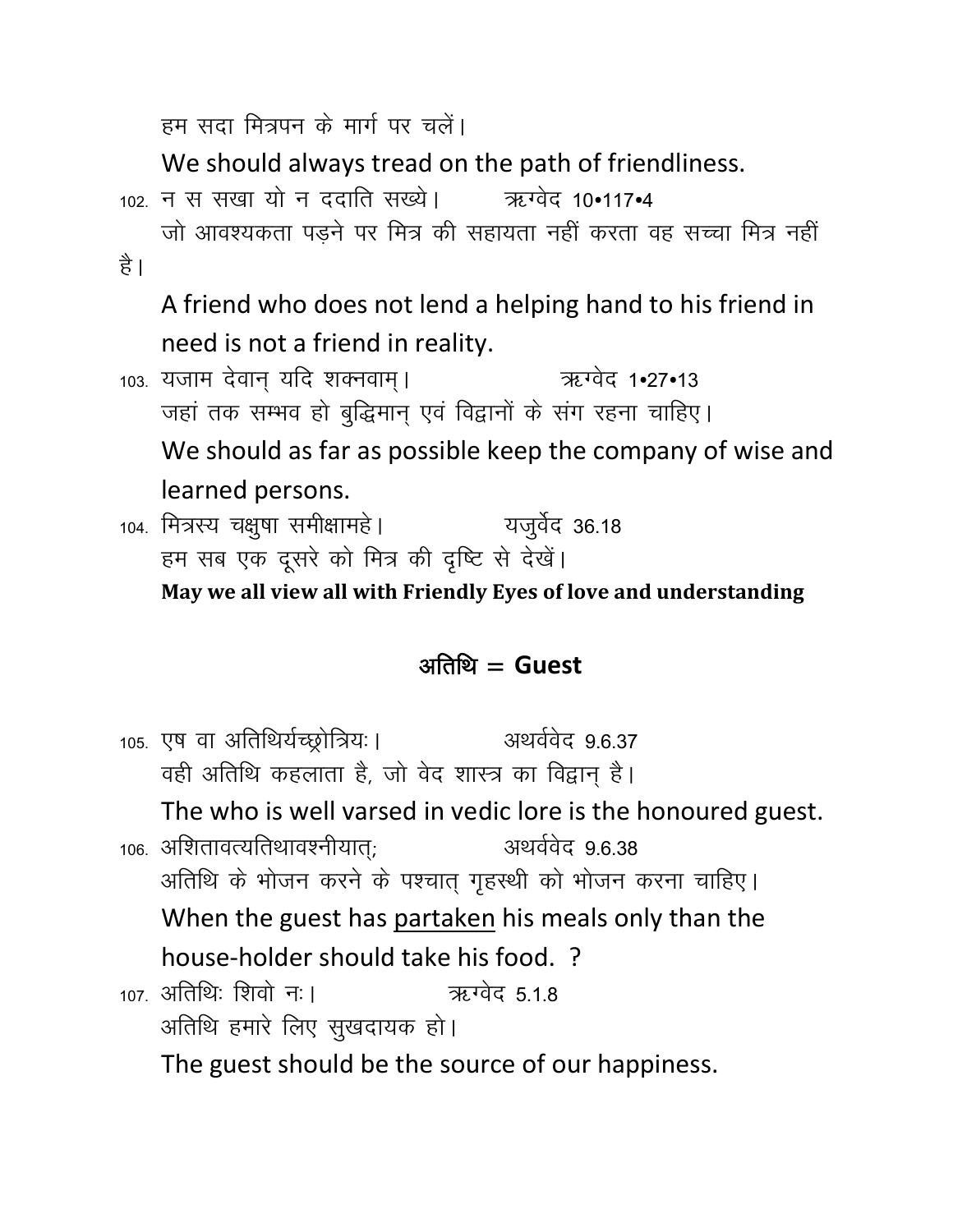### **स्वावलम्बन = Self Dependence**

108. स्वयं वाजिँस्तन्वं कल्पयस्व। यजुर्वेद 23•15 हे मानव! तू स्वयं अपने शरीर को बलवान् बना। O Wiseman! You yourself should make your body strong. 109. स्वयं यजस्व। यजुर्वेद 23•15 हे मानव! तू अपना यज्ञ=कार्य स्वयं कर। O man! Perform your yajna=work yourself.  $110.$  महिमा तेऽन्येन न सन्नशे |  $10.$  यजुर्वेद 23•15 इस प्रकार तेरी महिमा दूसरे नष्ट नहीं कर सकते। So that your glory can't be destroyed by any one.  $_{111.}$  स्वं महिमानमायजताम;  $_{21.47.}$  यजुर्वेद 21.47 अपनी महिमा को बढाओ। Worship your own majesty. ?

#### <u>यश = Fame</u>

112. यश: श्री: श्रयतां मयि। यजुर्वेद 39•4 मुझ में यश एवं ऐश्वर्य दोनों स्थिर रहे। Fame and riches both should remain firmly in me. 113 यशस: स्याम। अथर्ववेद ६•३९•२ हम संसार में यशस्वी बने। We should win glory in this world.  $114$  अहमरिम यशस्तम: । अथर्वदेय ६•३९•३ संसार में मैं सबसे अधिक यशस्वी हो जाउँ। I should become most famous in the world.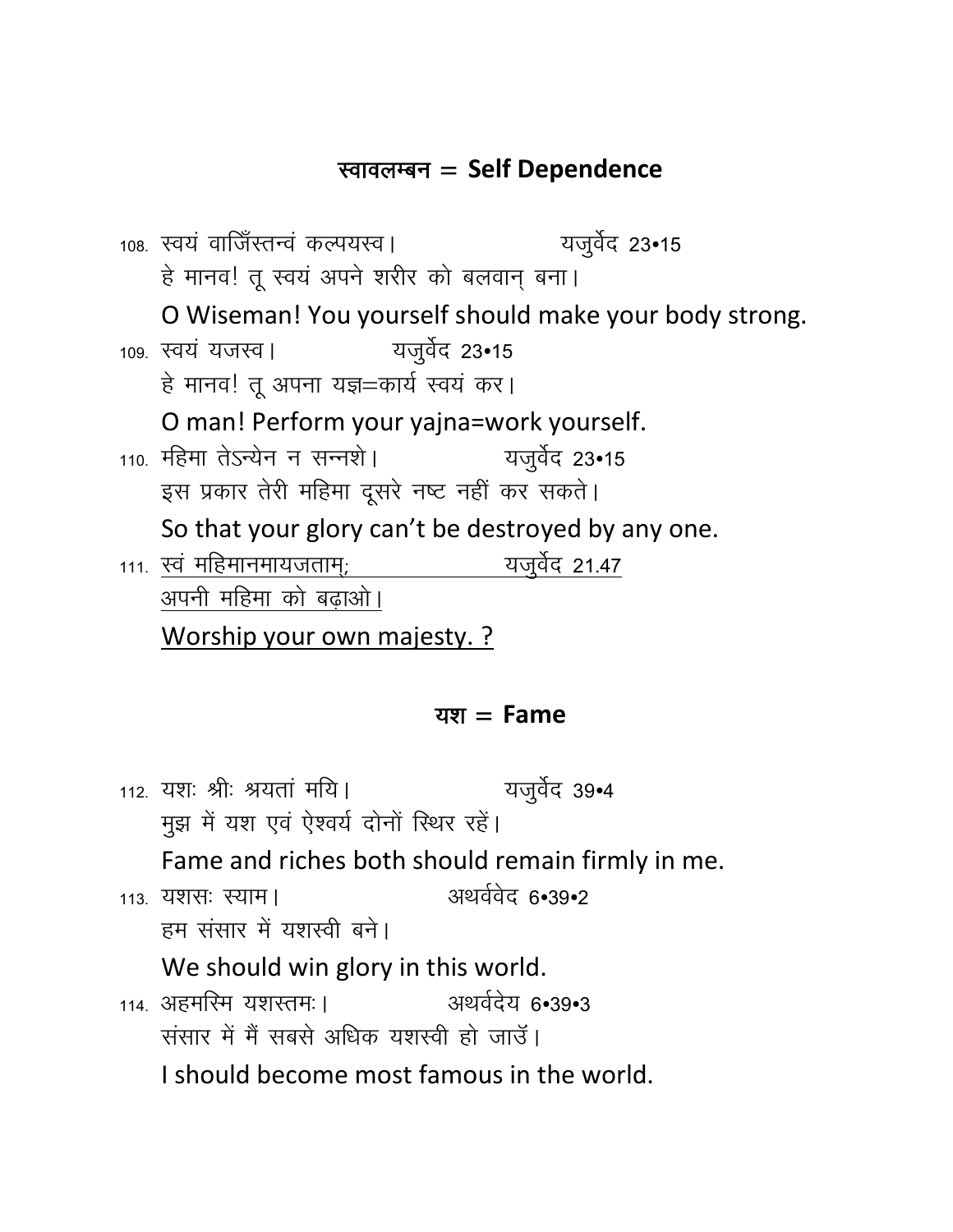115 मयि वर्चा अथो यश:।

अथर्ववेद 6.69.3

तेज और यश दोनों मुझमें हों।

There should be brilliance and glory in me.

# बुद्धि = Intelligence

116. देवीं धियं मनामहे । यजुर्वेद 4•11 हम दिव्य बुद्धियॉ मांगते हैं। We pray for divine intelligence. 117. अग्ने मेधाविनं कुरु। यजुर्वेद 32•14 हे ज्ञानस्वरूप परमेश्वर! मुझे बुद्धिमान् बना दो। O God, the embodiment of knowledge! Make me highly intelligent. 118. मेधामयासिषम । यजुर्वेद 32•13 मैं उत्तम बुद्धि प्राप्त करूँ। May I attain superior intellect. अथर्ववेद 19•40•2 119. अहं सुमेधा वर्चस्वी। हे प्रभो। मैं श्रेष्ठ बुद्धिमान् और वर्चस्वी बनूँ। O God! With your grace I should ecquir intelligence and brilliance. 120. धिय आ तनुध्वम् । ऋग्वेद 10•101•2 हे मनुष्यो! अपनी बुद्धियों का विस्तार करो। **O Men! Broaden your intellects** 

## ज्ञानी  $=$  Learmed

121. अब्रह्मा दस्युः ।

ऋग्वेद 4•16•9

अज्ञानी दस्यु होता है।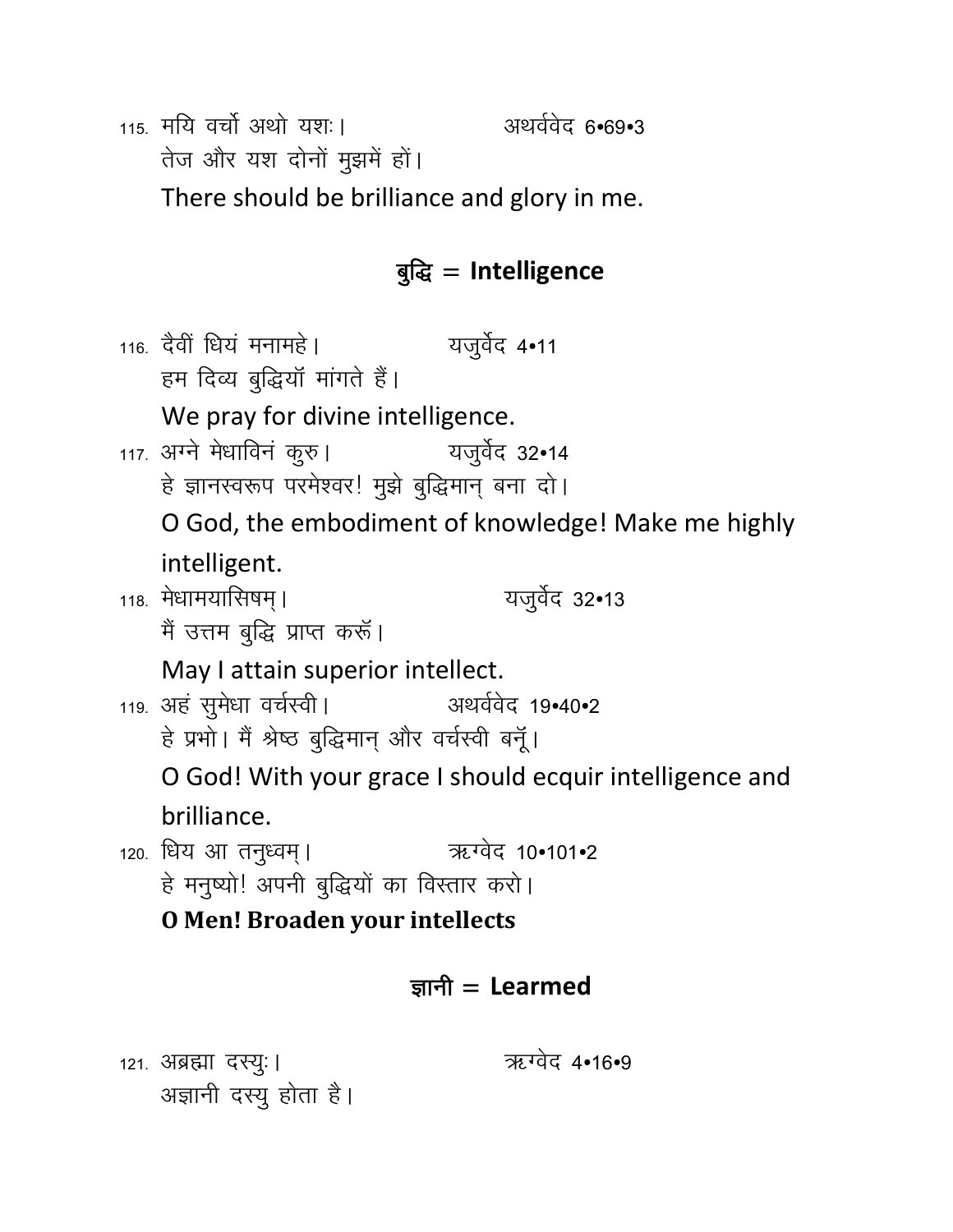An ignorant person is a demon. 122. समिन्द्र गर्दभं मृण। ऋग्वेद 1•29•5 हे मनुष्य्! मूर्खता को नष्ट कर। O man! Discard all foolishness. 123 मज्जन्त्यविचेतस: । ऋग्वेद 9•64•21 अज्ञानी संसार सागर में डूब जाते हैं। Uneducated, perverse minded persons sink and perish in the ocean of the world.

124. सिंहा इव नानदति प्रचेतसः। ऋग्वेद 1•64•8 ज़ानी सिंहों के समान गर्जता है। The learned person roars like a lions.

### स्वास्थ्य = Health

125. बाहू मे बलमिन्द्रियम् । यजुर्वेद 20•7 मेरी भुजाओं में बल और ऐश्वर्य हो। There should be power and richness in my arms. 126. अग्ने यन्मे तन्वा ऊनं तन्म आपृण। यजुर्वेद 3•17 हे ज्ञानस्वरूप प्रभो! मेरे शरीर की सभी कमियों को दूर करके मुझे स्वस्थ बनाओ। O God, the form of knowledge! Whatever deficiencies in my body, remove them and make me absolutely healthy. 127. सुवीर्यस्य पतयः स्याम। यजुर्वेद 20•51 हम महापराक्रमी हों। We should be the most valiant. May we be the possessors of heroic vigour.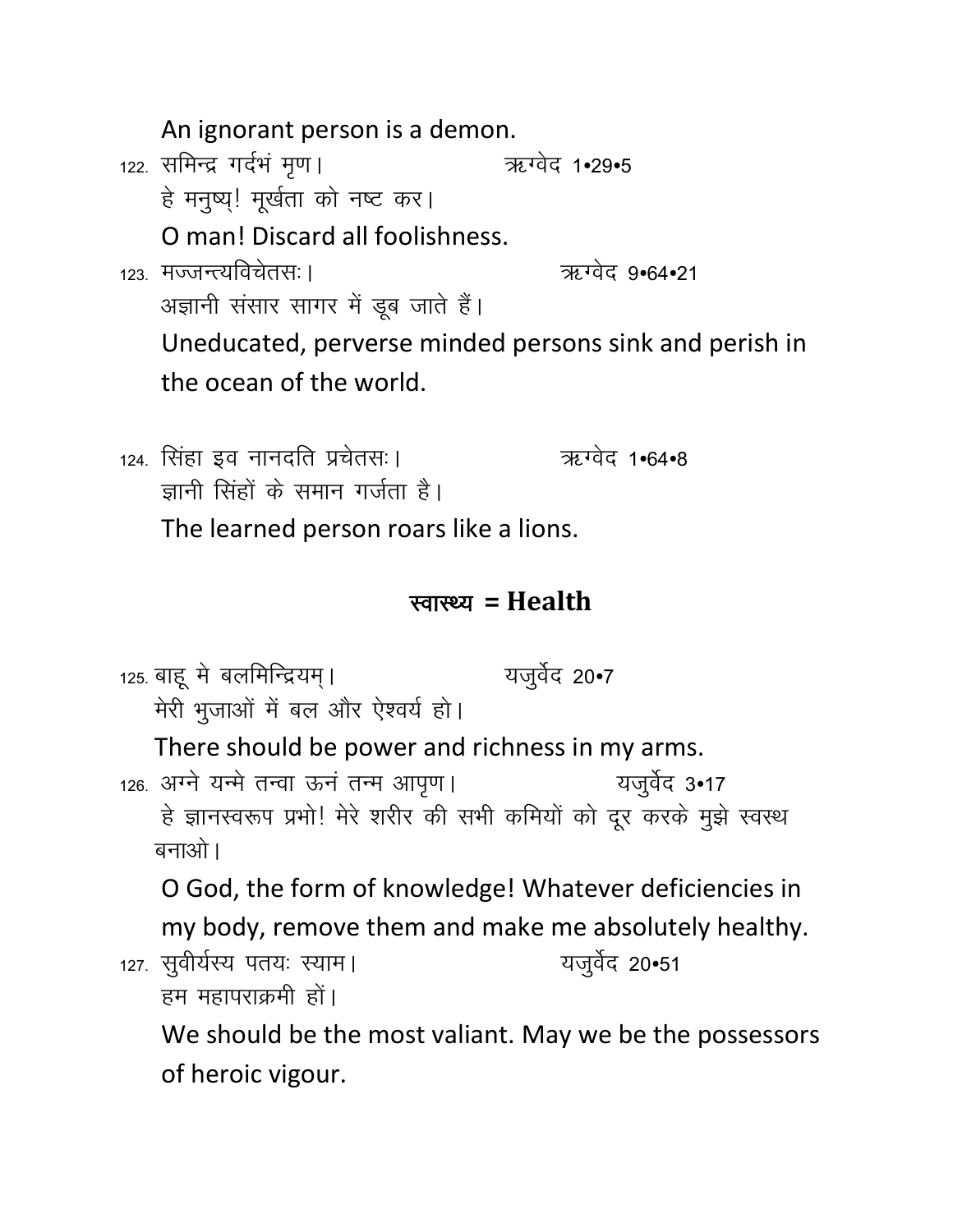128. स्वे क्षेत्रे अनमीवा विराज। अथर्ववेद 11•1•22 अपने घर में नीरोग होकर सुखपूर्वक निवास कर। Live in splendour in your home with the glory of your health, free from disease. 129. अग्ने वर्चस्विनं कृणु। अथर्ववेद 3.22.3 हे ज्ञानस्वरूप प्रभो। मुझे वर्चस्वी बनाइये। O Lord! The imbodiment of Knowledge, Make me luminous and full of splendour. 130. परोऽपेहि मनस्पाप। अर्थवेद 6.45.1 हे मन के पाप! तू मुझसे दूर हो जा। O the vice in my mind! Leave me and go far away. ऋग्वेद 5.82.4 131. परा दुःष्वप्न्यं सूव। कुविचारों को त्याग दो। Drive away evil thoughts. 132. प्र जिगात बाहभिः । ऋग्वेद 1•85•6 हे मनुष्यो! अपनी भुजाओं के बल से आगे बढ़ो। O men! Advance with the strength of your arms. सामवेद 1862 133. उग्रा वः सन्तु बाहवः । हे मनुष्यो! तुम्हारी भुजायें बलशाली हों। O men! Your arms should be powerful. यजुर्वेद 29•49 134. अश्मा भवत् नस्तन्ः । हमारा शरीर पत्थर के समान दृढ़ हो। Our bodies should be strong and hard like a rock. 135. खुदत वाजसातये। अथर्ववेद 20•137•2 बल प्राप्ति के लिए व्यायाम करो। For gaining strength take regular exercise. ऋग्वेद 5.47.5 136. इदं वपूर्निवचनम् । यह शरीर प्रशंसा के योग्य है।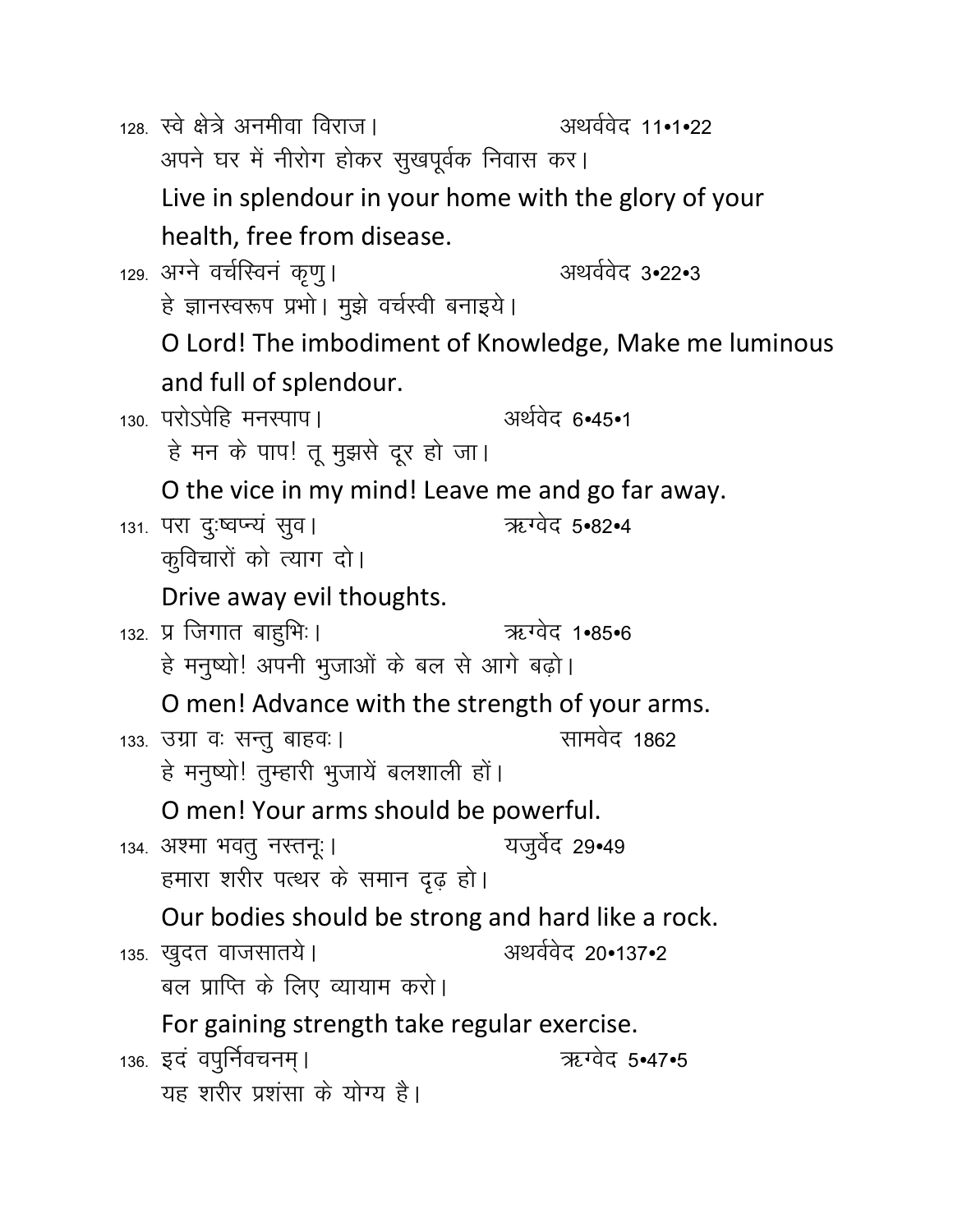This body is most praise-worthy.

### सत्य =  $T$ ruth

|  | 137. सुगा ऋतस्य पन्थाः।                                                                        | ऋग्वेद 8•31•13 |  |
|--|------------------------------------------------------------------------------------------------|----------------|--|
|  | सत्य का मार्ग सरल होता है।                                                                     |                |  |
|  | It is easy to tread on the path of truth.                                                      |                |  |
|  | ऋतस्य गोपा न दभाय सुकतुः।<br>138.                                                              | ऋग्वेद ९:73:8  |  |
|  | उत्तम कर्म करने वाले, यज्ञ करने वाले और सत्य के रक्षक को दबाया नहीं                            |                |  |
|  | जा सकता।                                                                                       |                |  |
|  | A man of right conduct, doer of good deeds, performer of                                       |                |  |
|  | yanjana [Hawan] and protector of truth can never be                                            |                |  |
|  | suppressed.                                                                                    |                |  |
|  | <sub>139.</sub> सा मा सत्योक्तिः परिपात् ।                                                     | ऋग्वेद 10•37•2 |  |
|  | सत्य सब प्रकार से मेरी रक्षा करे।                                                              |                |  |
|  | Truthfulness should protect me everywhere and in all                                           |                |  |
|  | manners.                                                                                       |                |  |
|  | 140. सत्यस्य नावः सुकृतमपीपरन् ।                                                               | ऋग्वेद 9•73•1  |  |
|  | सदाचारी को सत्य की नौका पार लगाती है।<br>The boat of truth takes, the persons of good conduct, |                |  |
|  |                                                                                                |                |  |
|  | across the waters of the world.                                                                |                |  |
|  |                                                                                                |                |  |
|  |                                                                                                |                |  |

# श्रद्धा = Venration

141. श्रद्धया सत्यमाप्यते । यजुर्वेद 19•30 सत्य स्वरूप ईश्वर श्रद्धा से प्राप्त किया जाता है। God, who is the embodiment of truth, is attained by faith.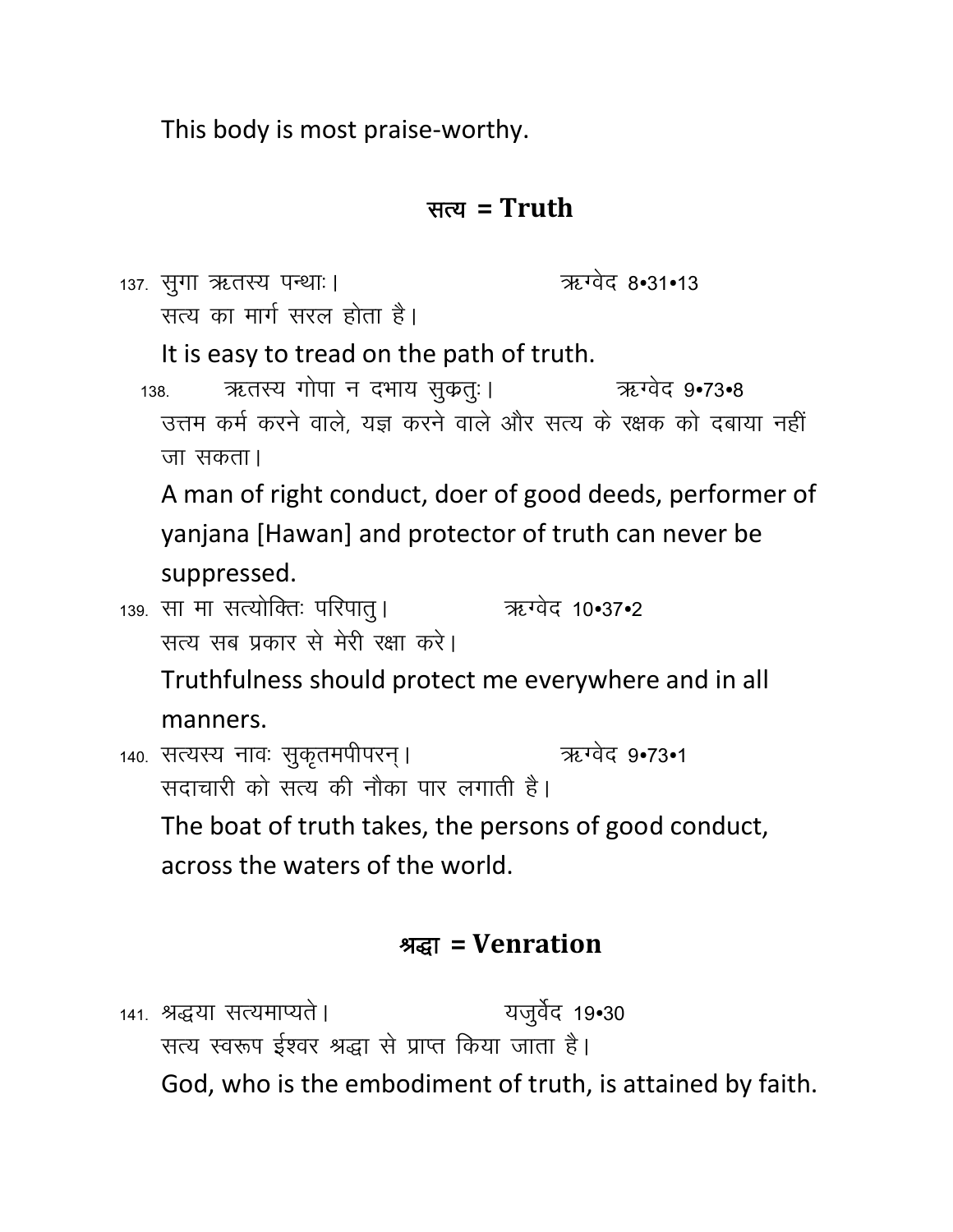142. श्रद्धया विन्दते वसु।

ऋग्वेद 10•151•4

श्रद्धा से धन प्राप्त होता है।

Wealth is acquired by reverence God

## निर्भयता $=$  Fearlessness

143. मा भेर्मा संविक्थाः। यजुर्वेद 1•23 हे मानव तू विपत्ति के समय न तो भयभीत हो और न कम्पायमान् हो। Never be fearful nor tremble in adversity. 144 में प्राण मा बिभे:। अथर्ववेद २•१५•१ हे मेरे प्राण! (आत्मा) भयभीत मत हो। O my Saul! Do not be frightend, never be fearful. 145 मा बिभेर्न मरिष्यसि । अथर्ववेद 5.30.8 हे आत्मन्! डर मत तू मरेगा नहीं। O Saul! Be not afraid, you will not die. 146. अभयं मित्रादभयममित्रात् । अथर्ववेद 19•15•6 हमें न तो मित्र से भय लगे और न शत्रु से। We should not fear the friend, nor the foe. 147. मा भेम शवसस्पते । ऋग्वेद 1•11•2 हे सर्वशक्तिमान् प्रभो! हम किसी से भयभीत न हों। Embodiment of strength o God! We should not be frightend of anyone 148. नो अभय कृधि। सामदेव 274 हे प्रभो! हमें निर्भीक बना दीजिए। O God! Make us fearless.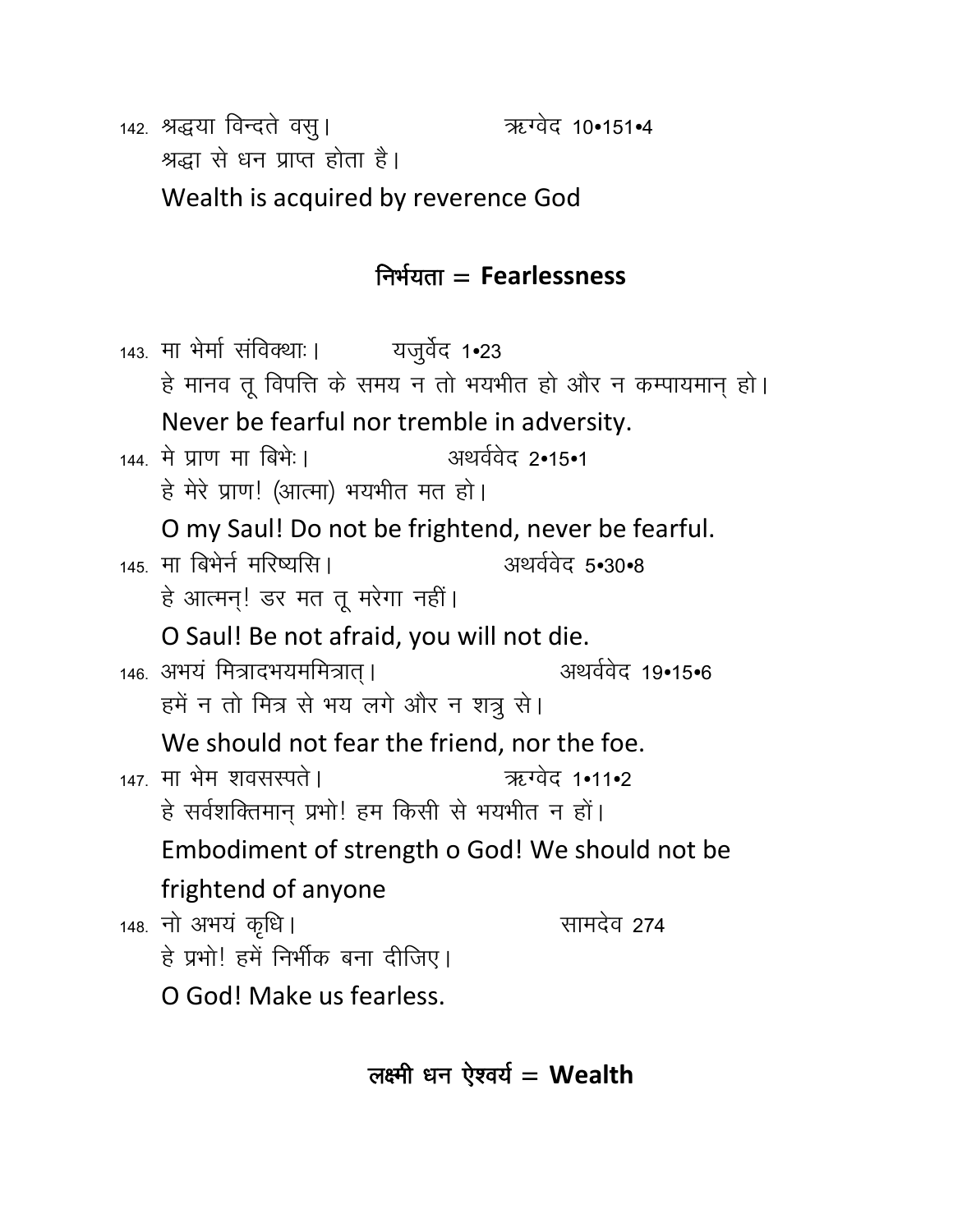149. नो वर्धया रयिम। हे प्रभो! हमारे ऐश्वर्य को बढ़ाओ। यजुर्वेद 3•14

O God! Make us prosperous

150. राया वयं सुमनसः स्याम। अथर्ववेद 14.2.36 धन-ऐश्वर्य पाकर हम उत्तम मन वाले रहें।

After acquiring wealth and prosperity our mind should remain of sublime thoughts.

151. यत्कामास्ते जुहुमस्तन्नोऽस्तु वयं स्याम पतयो रयीणाम् । अद्यग्वेद 10•121•10 हे प्रभो! हम जिन कामनाओं से यज्ञ कर रहे हैं, वे कामनायें पूर्ण हों और हम धन सम्पत्तियों के स्वामी बने।

O God! Fulfil our desire of doing this yajna so that we may become the owner of enormous wealth.

152. मयि देवा द्रविणमायजन्ताम् । ऋग्वेद 10•128•3 हे प्रभो! सभी दिव्य शक्तियां मुझे धन प्रदान करें।

O God! May all the divine powers provide me wealth.

153. इन्द्र श्रेष्ठानि द्रविणानि धेहि। ऋग्वेद 2•21•6 हे परमेश्वर। हमें श्रेष्ठ धन दो।

O Sovereign God! Provide to us the precious wealth.

154. मूर्धा अहं रयीणां मूर्धा समानानां भूयासम् । अथर्ववेद 16.3.1 मैं धनवानों और अपने बराबर वालों में शिरोमणि हो जाऊँ।

O God! May I, by your grace, become the superior most of all the rich and the like.

155. स्वस्ति राये मरुतो दधातन। ऋग्वेद 10•63•15 हे ईश्वर! हम कल्याणकारी धनों को प्राप्त करें।

O God! May we attain auspicious wealth and prosperity.

156, अप्रतीतो जयति सं धनानि । ऋग्वेद 4•50•9

पीछे न हटने वाला धनों को जीत लेता है।

One who does not step back, acquires prosperity.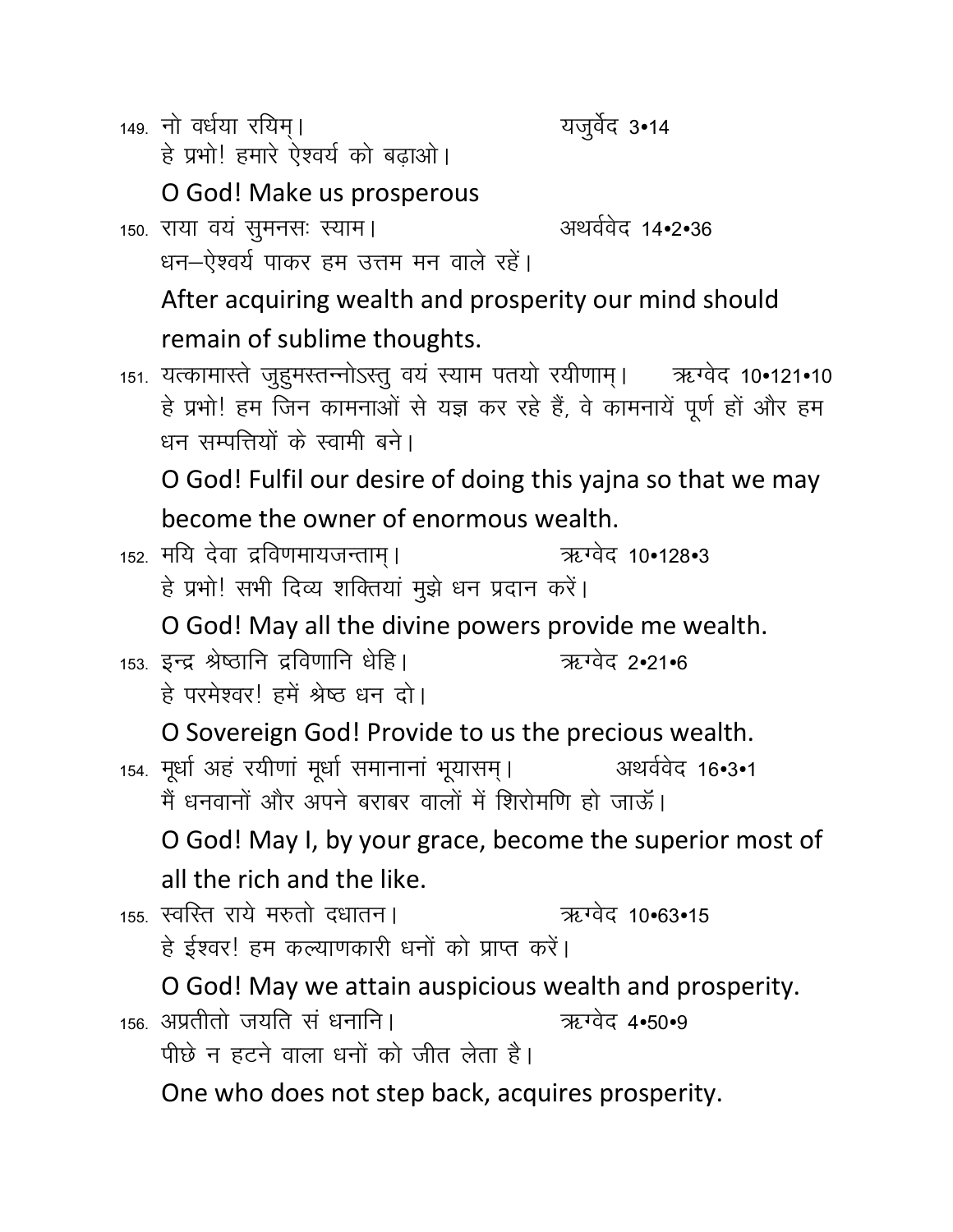```
ऋग्वेद 10.117.5
157. अन्यमन्यमुपतिष्ठन्त रायः।
    लक्ष्मी चंचल होती है। वह एक से दूसरे के पास जाती रहती हैं।
    The riches change hands. The wealth keep moving from
    one man to another.
158. रमन्तां पुण्या लक्ष्मी ।
                                           अथर्ववेद 7•115•4
    हम पवित्र कमाई में रमण करें।
    We should rejoice in honest and pure earnings.
159. याः पापीस्ता अनीनशम् ।
                                           अथर्ववेद 7•115•4
    जो पाप की कमाई है वह नष्ट हो जाती है।
    The money which is earned by illegal and sinful means is
    soon lost.
160. स नो वसून्या भर।
                                      अथर्ववेद ६•६३•४
    हे प्रभो! हमें धन-ऐश्वर्य प्राप्त कराओ।
    O God! Bestow upon us wealth and prosperity.
```
### वाणी  $=$  Speech

<sub>161</sub> मा निन्दत । ऋग्वेट 4•5•2 किसी की निन्दा मत करो। Do not reproach anyone. अथर्ववेद 8.2.3 162. वद जिह्वयालपन् । कम बोलो = व्यर्थ बकवास मत करो। Talk little. 163 उग्र वचो अपावधी । सामवेद ३५३ हे मनृष्यो! कठोर वचन त्याग दो। O men! Give up harsh words. Speak sweetly and politely. 164. जिह्वाया अग्रे मधु मे। अथर्ववेद 1.34.2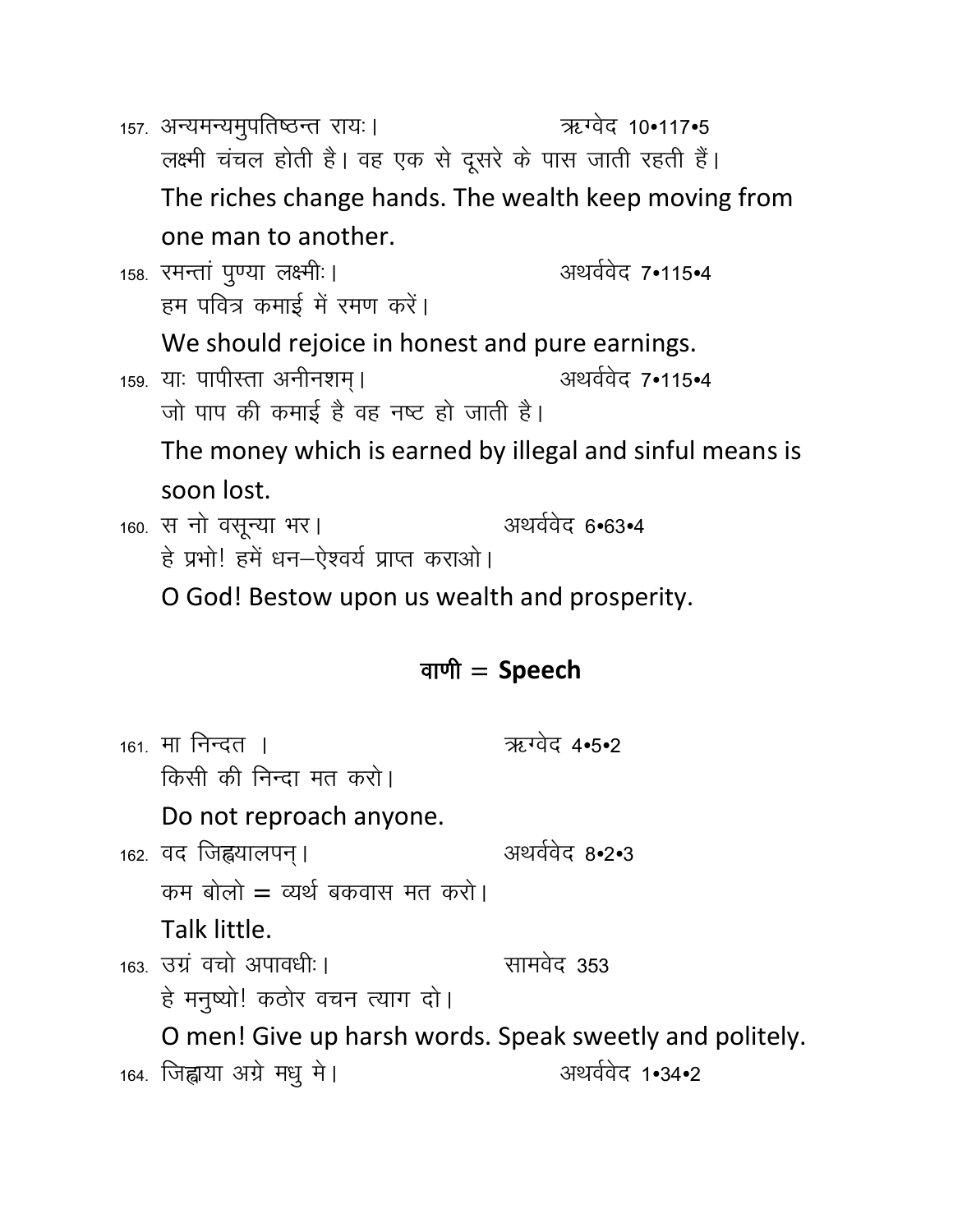मेरी जिह्वा (जीभ) के अग्र भाग पर माधुर्य हो।

There should always be sweetness on the tip of my tongue. अथर्ववेद 1.34.3 165. वाचा वदामि मधुमत् । मैं वाणी से सदा मधुर वचन बोलूँ। My voice should always utter sweet words. 166. यद् वदामि मधुमत्तद् वदामि। अथर्ववेद 12•1•58 मैं जो कुछ बोलू मधुर ही बोलू। Whatever I speak should be sweet. 167. न दुरुक्ताय स्पृहयेत्। ऋग्वेद 1.41.9 कुभाषी के प्रति स्नेह न रखों। Do not love the man who is a foul speaker. 168. वाग्यज्ञेन कल्पताम् । यजुर्वेद 18•29 हे मानव! अपनी वाणी को सत्कर्मों द्वारा समर्थ बना। O men! Make your voice thrive by good deeds. अथर्ववेद 3.24.1 169. पयस्वान मामकं वचः | मेरी वाणी दूध जैसी मधुर हो। My utterance should be tasteful like milk. 170 भर्गस्वतीं वाचमावदानि । अथर्ववेद ६•६९•२ मैं तेजोमयी वाणी बोलूँ। My speech should be clear and vigorous.

## दुर्गुण त्याग = Rejection of evils

171. अक्षैर्मा दीव्यः | ऋग्वेद 10•34•13 जुआ मत खेलो। Do not gamble. 172. विश्वा द्वेषांसि प्रमुमुग्ध्यस्मत् । ऋग्वेद 4•1•4 हे परमेश्वर। हमारी सब द्वेष भावनाओं को दूर कर दो।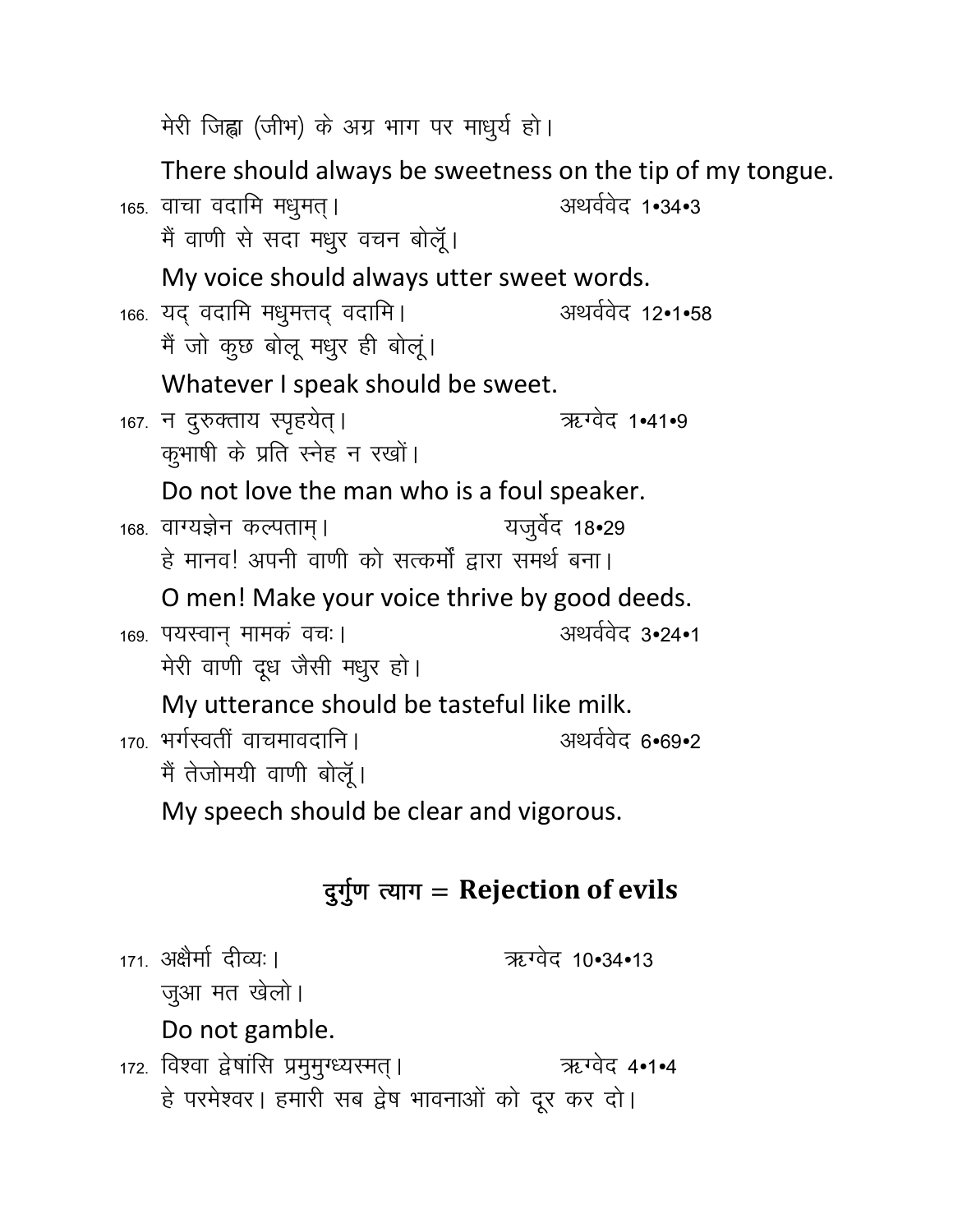O God! All feeling of hatred or ill-will remove completely from us.

173. विश्वानि देव सवितर्दुरितानि परा सुव। यजुर्वेद 30•3 सकल जगत् के उत्पादक प्रभो! हमारे सब दुर्गण, दुर्व्यसन और दुःखों को दूर कर दीजिए। O God! The creator of the entire universe! Take away from us all the evil traits, bad habits and miseries. 174. युयोध्यरमज्जुहूराणमेनः । यजुर्वेद 40•16 हे प्रभो! कुटिल आचरण एवं पाप कर्मों को हमसे दूर कर दीजिए। O Lord! Take away from us the crooked and sinful deeds. यजुर्वेद 12•54 175. छिद्रं पृण । हे साधक! अपने दुर्गणों को दूर करो। O aspirant! Get rid of your shortcomings. 176. मा नो मर्ता अभिदुहन्। ऋग्वेद 1•5•10 मनुष्य परस्पर द्वेष न करें। Humans should not hate each other. 177 मा स्रेधत। ऋग्वेद 7•32•9 मन, वचन और कर्म से किसी के प्रति हिंसा मत करो। Never injure anyone in thought, word and deed. 178. ईमैव ते न्यविशन्त केपयः। अथर्ववेद 20.94.6 दुराचारी ऋण में डूबे रहते हैं। The wicked pass their life in misery under the intolerable burden of indebtedness.

### $\overline{q} = \overline{\text{Sin}}$

179. केवलाघो भवति केवलादी। 2011 - अध्येद 10.117.6 अकेला खाने वाला पापी होता है।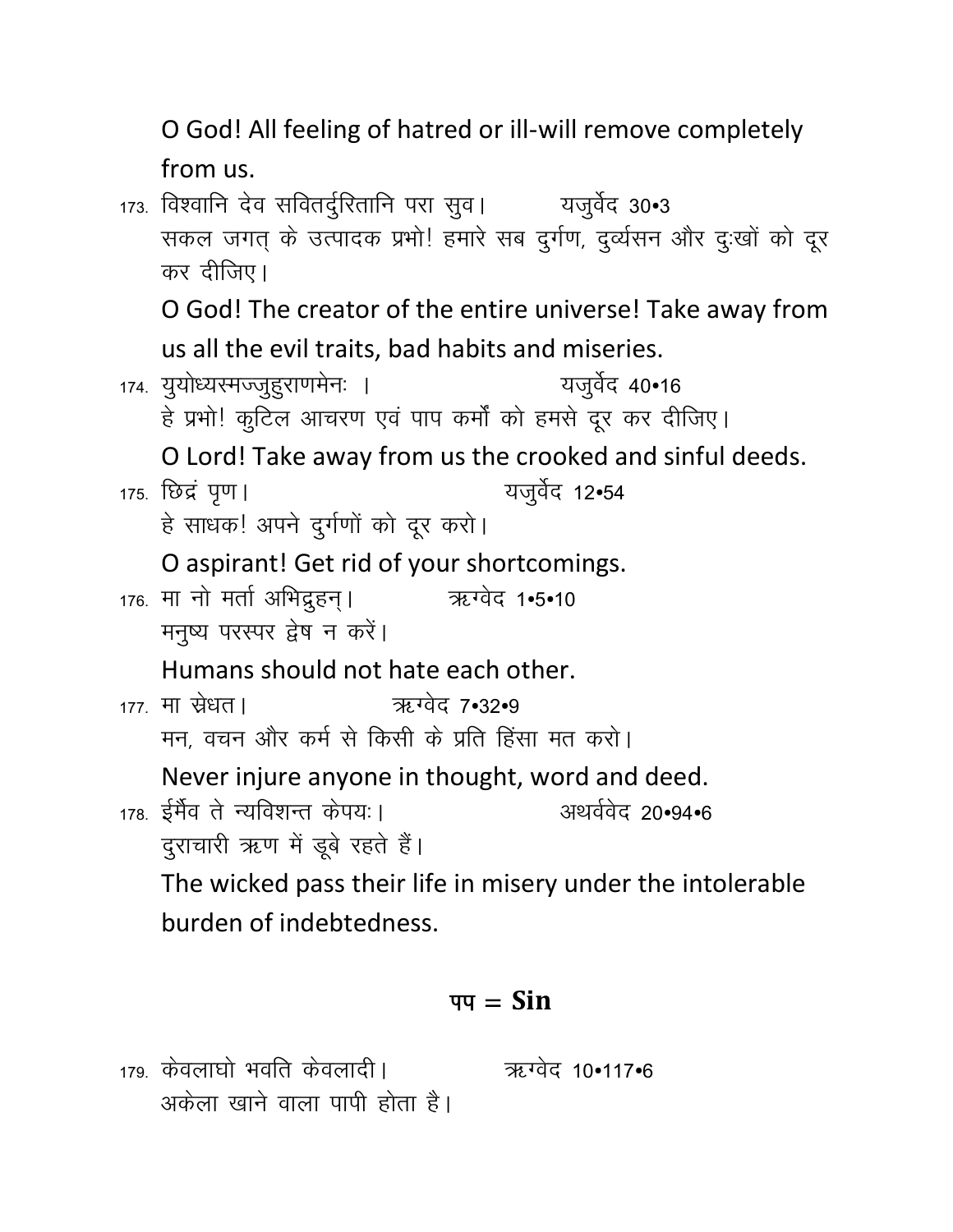One who eats alone is a sinner.

180. अघमस्त्वघकृते । अथर्ववेद 10•1•5 पाप करने वाले को पाप और दुःख ही मिलता है। A sinner gets sin and misery. 181. अग्निर्न: पात् दुरितादवद्यात्। यजुर्वेद 4•15 हे प्रकाश स्वरूप प्रभो! आप हमें बुराई और निन्दा से बचाओ। O Effulgent God! Protect us from evil-doings and slander. 182. अग्ने रक्षा णो अहस: । सामवेद 24 हे ज्ञान स्वरूप परमेश्वर। आप पाप से हमारी रक्षा करो। O God, the embodiment of knowledge! Protect us from sins and evil deeds. 183. विश्वा ह्यग्ने दुरिता तर त्वम्। अथर्ववेद  $2 - 6 - 5$ हे ज्ञान स्वरूप प्रभो! आप हमें सब प्रकार के पाप आचरण से दूर कर दो।

O God, the embodiment of knowledge! Kindly lead us away from all evil and sinful deeds.

## $\overline{2}$   $\overline{2}$   $\overline{2}$   $\overline{2}$   $\overline{2}$   $\overline{2}$   $\overline{2}$   $\overline{2}$   $\overline{2}$   $\overline{2}$   $\overline{2}$   $\overline{2}$   $\overline{2}$   $\overline{2}$   $\overline{2}$   $\overline{2}$   $\overline{2}$   $\overline{2}$   $\overline{2}$   $\overline{2}$   $\overline{2}$   $\overline{2}$   $\overline{2}$   $\overline{2}$   $\overline{$

अथर्ववेद 8•1•4 184. उत्कमातः पुरुष माव पत्था :। हे पौरुष सम्पन्न<sup>।</sup> अपनी वर्तमान स्थिति से ऊपर उठ नीचे मत गिर। O the embodiment of power and strength! keep going upward, from your present position, never fall down. अथर्ववेद ८•1•6 185. उद्यानं ते पुरुष नावयानम् । हे पुरुष! तेरा उत्थान हो, पतन नहीं। O the mighty man! You should go upward, not downward.

186. आरोहणमाकमणं जीवतो जीवतोऽयनम् । अथर्ववेद 5•30•7 ऊपर उठना और आगे बढना प्रत्येक जीवधारी का लक्ष्य है।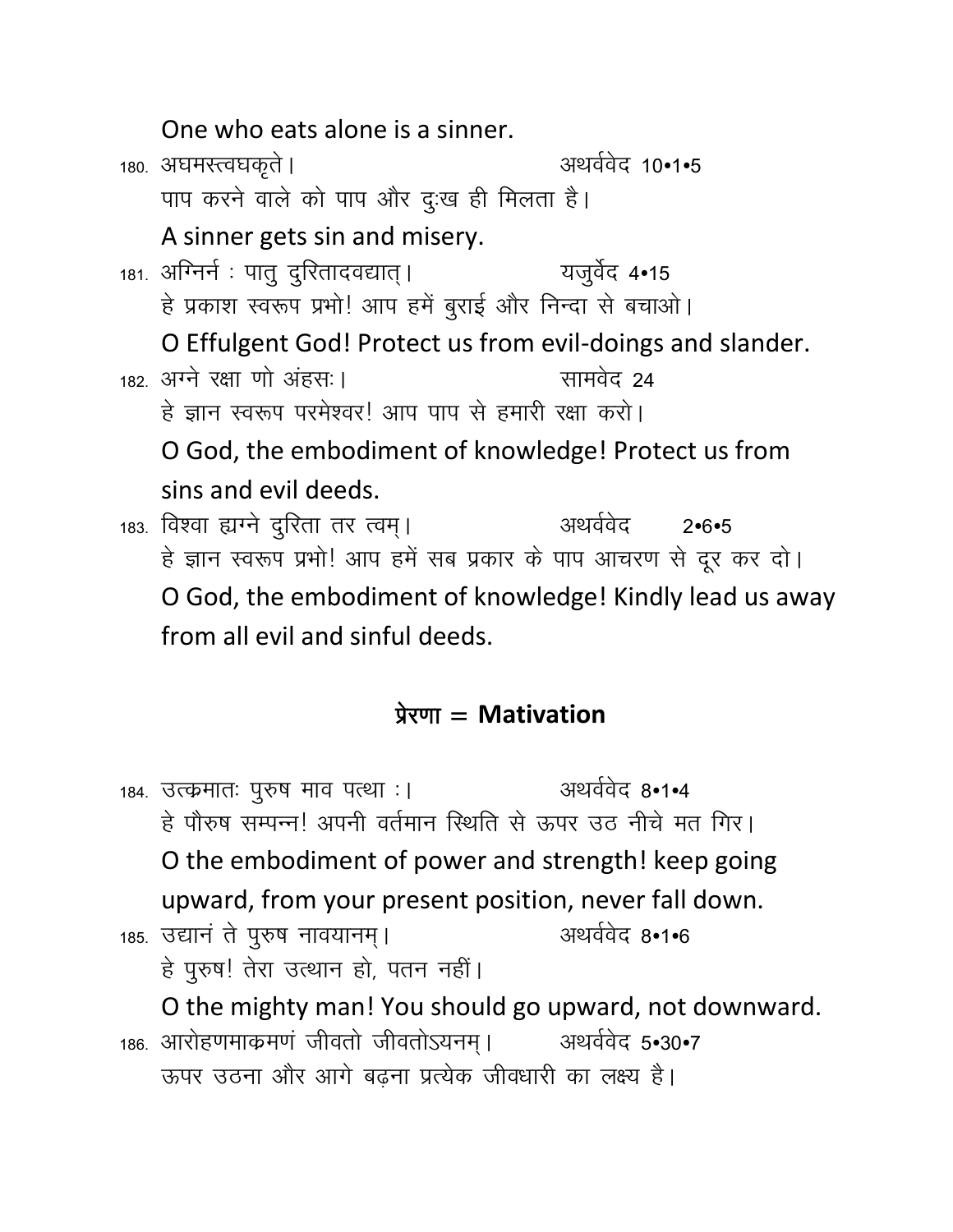Going upward, marching forward is the aim of every living human being.

187 आ रोह तमसो ज्योति:। अथर्ववेद 8.1.8 हे मनुष्य! तू अन्धकार से प्रकाश की ओर कदम बढ़ा। O man! March forward from darkness towards light. 188. कृण्वन्तो विश्वमार्यम् । ऋग्वेद 9.63.5 संसार को श्रेष्ठ बनाओ। Make the world  $Arya = noble$ . 189. आर्या ज्योतिरग्राः । ऋग्वेद 7•33•7 श्रेष्ठ मनुष्य प्रकाश का अनुसरण करते हैं। Aryas = noble men follow the path of light. अथर्ववेद 8•1•9 190. मात्र तिष्ठ पराङ्मना । इस संसार में उदास होकर मत बैठो, उत्साही, आशावान् और महव्ताकांक्षी बनो। Do not live in this world with a spirit of dejection, sick heart. Be hopeful, ambitious and enthusiastic. 191. दुर्गा अंति याहि शीभम् । अथर्ववेद 13.2.5 कठिनाइयों को शीघ्र पार करो। Cross the obstacles and difficulties speedily अथर्ववेद 18.3.73 192. आरोह वय उन्मुजानः | हे मानव! अपने जीवन को पवित्र बनाता हुआ ऊपर उठ। O man! Purifying your life, go higher and higher. 193. दिवमारुहत् तपसा तपस्वी। अथर्ववेद 13.2.25 तपस्वी तप से ऊपर उठता है और मोक्ष प्राप्त करता है। An austerious man through austerity rises higher and higher and attains salvation. 194. तपसा युजा वि जहि शत्रून्। ऋग्वेद 10•83•3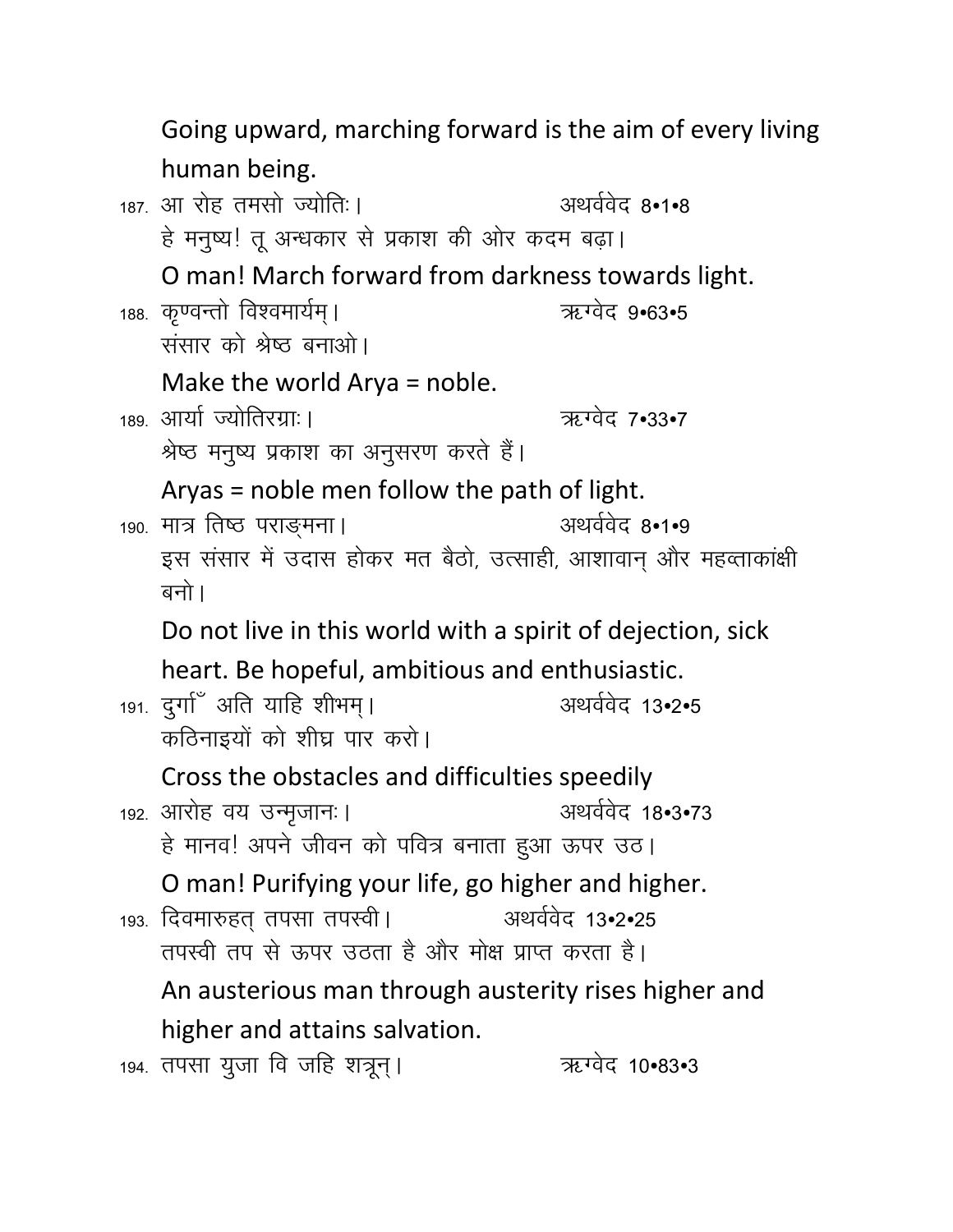तप से युक्त होकर सब शत्रुओं अर्थात् विघ्न बाधाओं और काम, क्रोध आदि पर विजय प्राप्त कर।

By means of austerity prevail upon all the obstacles and be victorious upon enemies like greed and passion.

### मड़गल कामना =  $Good Wishes$

यजुर्वेद 32•13 195. मेधामयासिषम् । मैं उत्तम बुद्धि को प्राप्त करूँ। May I attain superior intellect. 196 देवी धियं मनामहे। यजुर्वेद 4•11 हम दिव्य बुद्धियां मांगते हैं। We pray for divine intelligence. 197. ओ३म तेजोऽसि तेजो मयि धेहि। यजुर्वेद 19•9 हे प्रभो! आप तेजस्वरूप हो मुझे तेज प्रदान करो। O God! You are effulgent, make me effulgent. 198. ओ३म् बलमसि बलं मयि धेहि। यजुर्वेद19•9 हे प्रभो! आप बलशाली हो मुझे बल प्रदान करो। O God! You are mighty, make me mighty. 199. ओ३म ओजोऽस्योजो मयि धेहि। यजुर्वेद 19•9 हे प्रभो! आप ओज स्वरूप हो मुझे ओज प्रदान करो। O God! You are vigorous, make me vigorous. 200. ओ३म् मन्युरसि मन्युं मयि धेहि। यजुर्वेद 19•9 हे प्रभो! आप दीप्तिमान् हो मुझे भी दीप्तिमान् बनाओ। O God! You are radiant, make me radiant. 201. ओ३म सहोऽसि सहो मयि धेहि। यजुर्वेद 19•9 हे प्रभो! आप सहनशील हो मुझे भी सहनशील बनाओ। O God! You are enduring, make me enduring.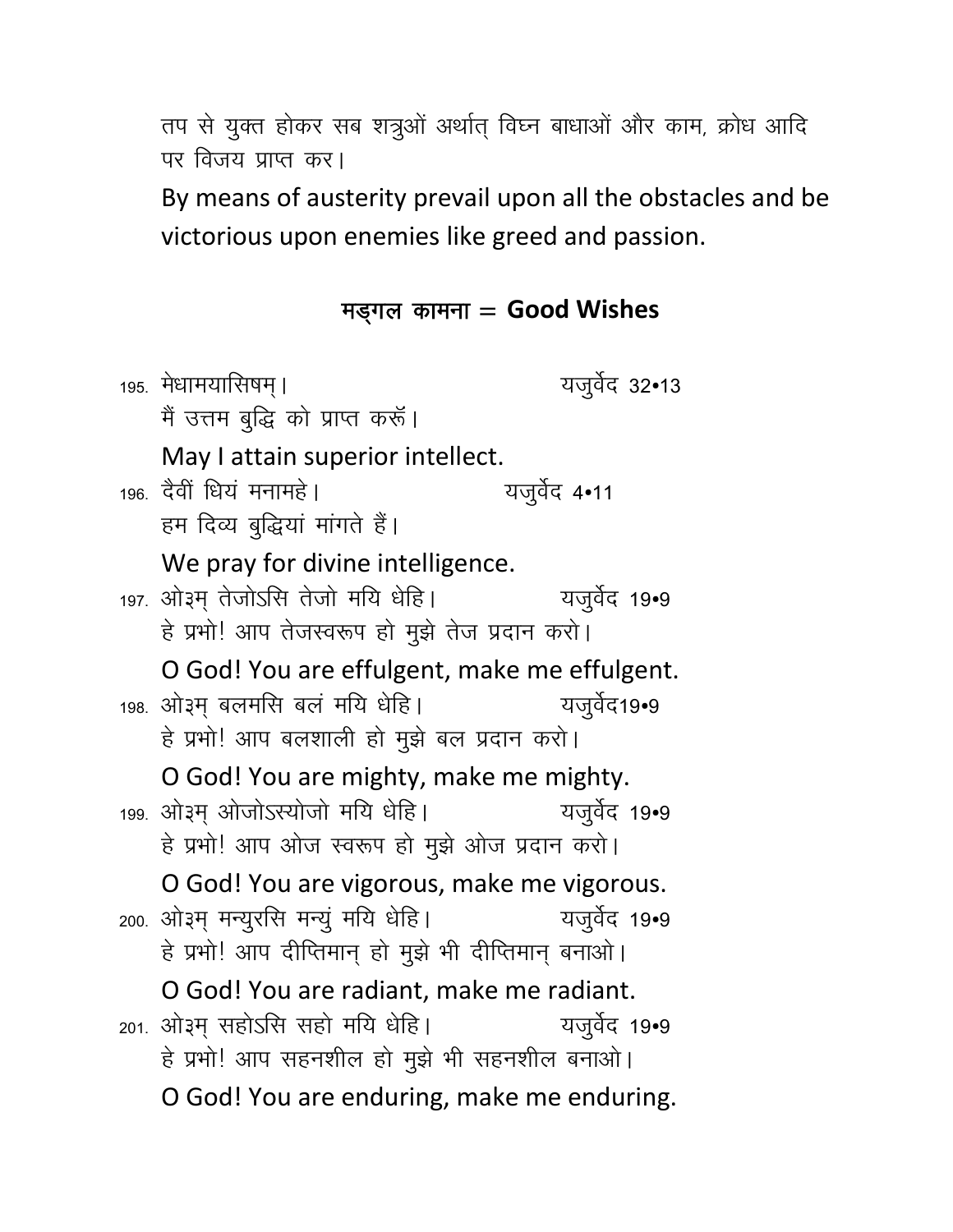202. भद्रं कर्णेभिः श्रृणुयाम देवाः । यजुर्वेद 25•21 हे दिव्य गुणों से युक्त ईश्वर! हम कानों से कल्याणकारी वचन सुने। O God! You are equipped with divine powers. Let us hear with our ears what is auspicious. 203. भद्रं पश्येमाक्षभिर्यजत्रा । यजुर्वेद 25•21 हे सृष्टि यज्ञ के रचयिता प्रभो! हम आंखों से कल्याण देखें। O God! You are the originator of yajna in the form of creation. Let us see with our eyes what is auspicious. यजुर्वेद 34•1 204. मे मनः शिवसङ्कल्पमस्तु। हे ईश्वर! आपकी कृपा से मेरा मन शुभ संकल्प वाला हो। O God! By your grace my mind be full of noble and auspicious thoughts. 205. यद भद्र तन्न आ सूव। यजुर्वेद 30•3 हे सृष्टि रचयिता प्रभो! हमें कल्याणकारी गुण, कर्म और स्वभाव प्रदान कीजिए। O God! The creator of the entire universe! Give us all the qualities, deeds, aptitudes and objects which are blissful and auspicious. 206. अग्ने नय सुपथा राये अस्मान् । यजुर्वेद 40.16 हे ज्ञानस्वरूप प्रभो! हमें धनैश्वर्य प्रदान करने वाले श्रेष्ठ मार्ग पर ले चलो। O God, the embodiment of knowledge! Take us through the noble path so that we may attain prosperity. ऋग्वेद 3•10•9 207. जागृवासः समिन्धते । जागरूक उपासक अपने हृदय में ईश्वर का अनुभव करते है। Vigilant worshippers alone realize God in the temple of their heart